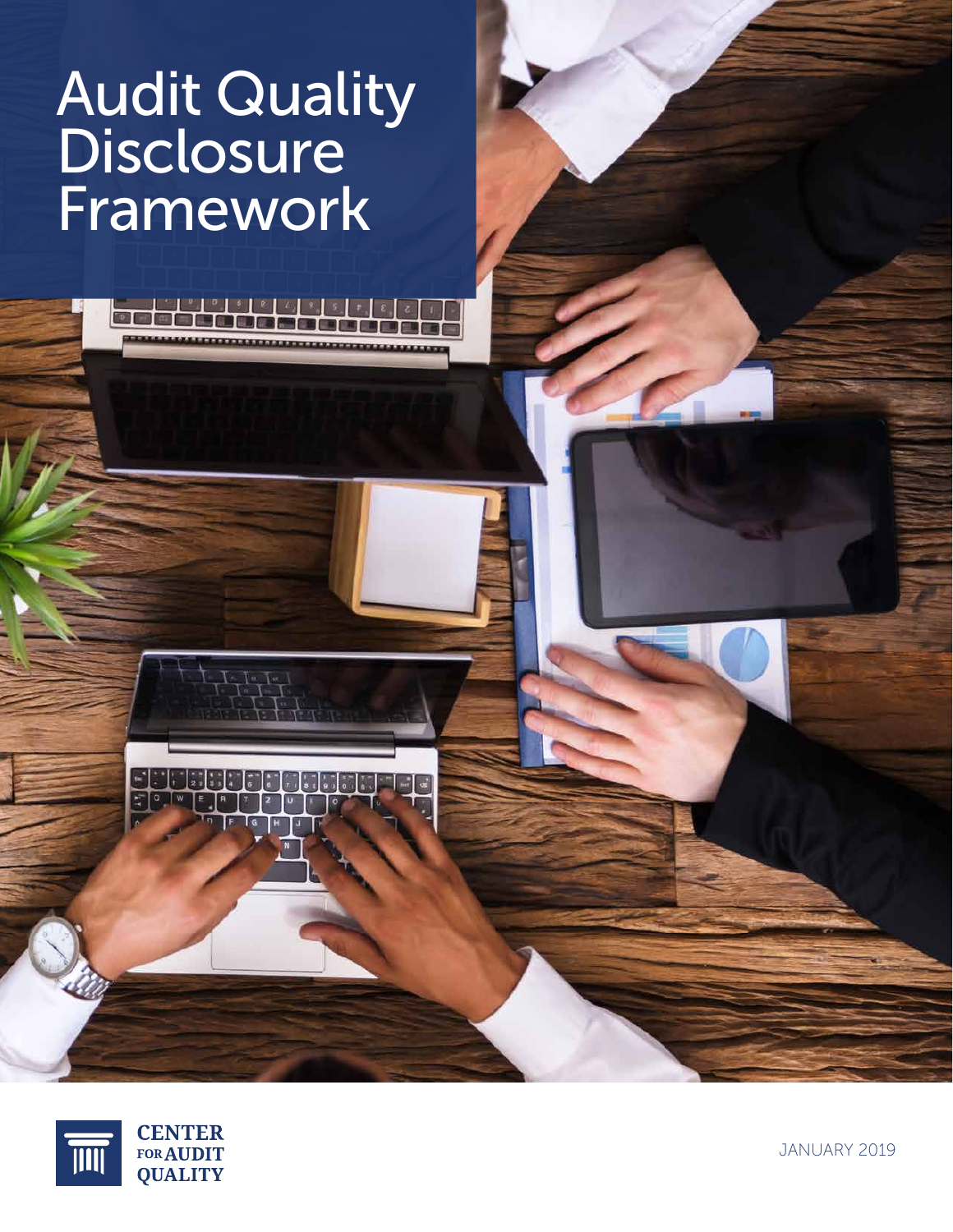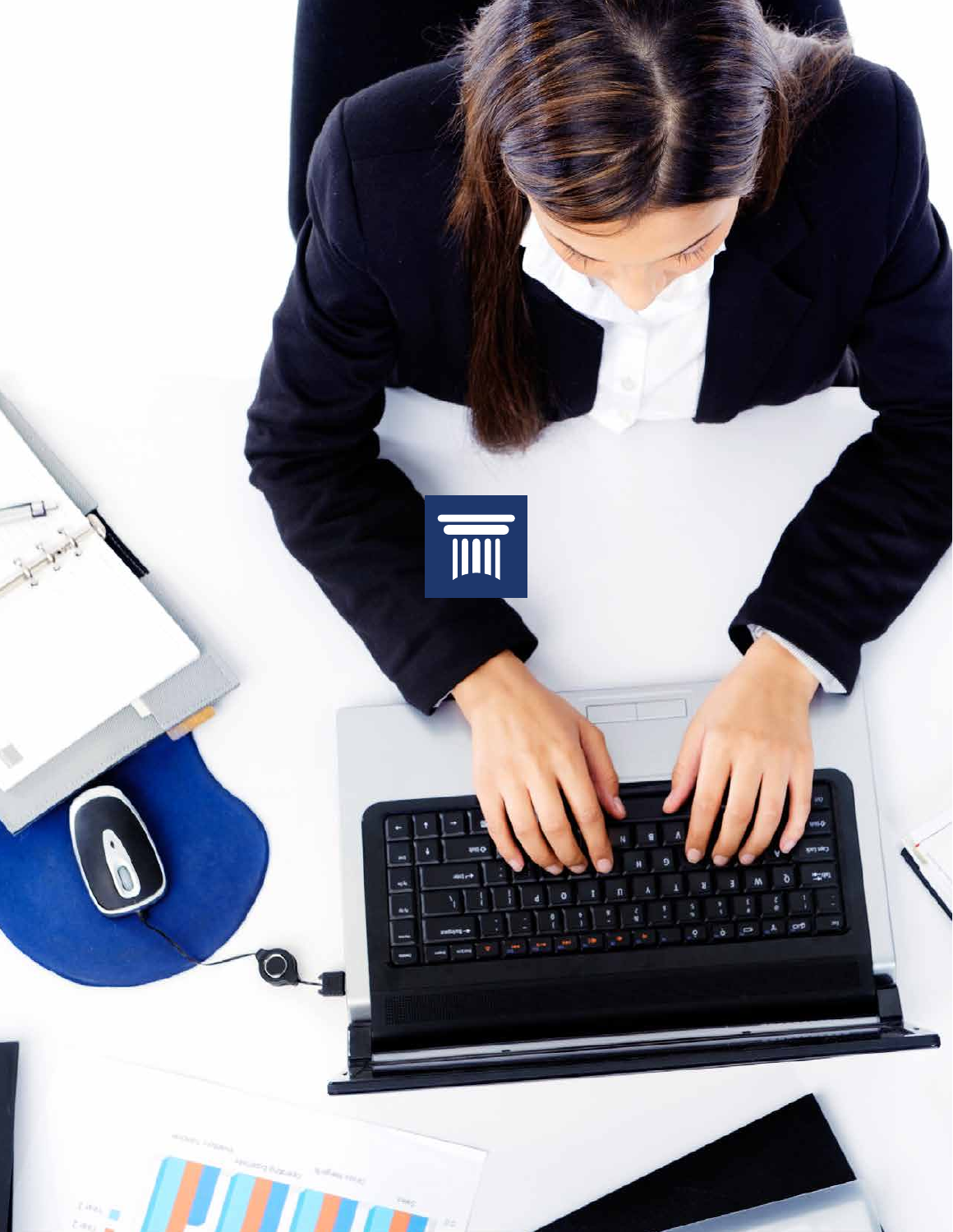#### **GOVERNING BOARD**

Chair

Catherine M. Engelbert, CEO Deloitte US

Vice Chair Joe Adams, Managing Partner and CEO RSM US LLP

Brian P. Anderson Corporate Director

Wayne Berson, CEO BDO USA LLP

Jeffrey R. Brown, Professor of Business and Dean University of Illinois at Urbana-Champaign Gies College of Business

Lynne M. Doughtie, US Chairman and CEO KPMG LLP

Kelly Grier, US Chairman and Managing Partner, Americas Managing Partner EY

J. Michael McGuire, CEO Grant Thornton LLP

Barry C. Melancon CEO, Association of International Certified Professional Accountants President and CEO, American Institute of CPAs

James L. Powers, CEO Crowe LLP

Timothy F. Ryan, US Chairman and Senior Partner PricewaterhouseCoopers LLP

Mary Schapiro, Vice Chair for Global Public Policy and Special Advisor to the Founder and Chairman Bloomberg L.P.



In [the words](https://www.brookings.edu/wp-content/uploads/2017/10/es_20170928_securities_clayton_transcript.pdf) of US Securities and Exchange Commission (SEC) Chairman Jay Clayton, "The bedrock of our financial system is the audit." Further, as [observed](https://www.sec.gov/news/speech/speech-bricker-060618) by SEC Chief Accountant Wesley Bricker, "Trust in the audit is nurtured as the profession consistently delivers audit quality and value to audit committees and the investing public. Trust can be nurtured or broken it is neither static nor assumed."

The Center for Audit Quality (CAQ) and its member firms believe that increased transparency about how public company accounting firms promote and monitor audit quality strengthens trust. Public company accounting firms invest significant resources to enhance audit quality continuously. This sustained dedication to audit quality is one of many reasons [surveys](https://www.thecaq.org/2018-main-street-investor-survey)  [consistently show](https://www.thecaq.org/2018-main-street-investor-survey) that US investors have high degrees of confidence in the US capital markets, public companies, auditors, and audited financial information.<sup>1</sup>

Many public company accounting firms tell the public about how they promote audit quality through annual transparency or audit quality reports. Not all firms do so, however, and some variation exists between the reports. Therefore, we are pleased to present this *Audit Quality Disclosure Framework* (Framework), which can facilitate consistency and comparability over time across firms. This Framework was developed collaboratively with input from smaller and larger firms. We encourage readers to consider using this Framework as they develop or consider developing their 2019 transparency or audit quality reports.

The Framework provides yet another example of the public company auditing profession's commitment to fostering transparency and to building the bedrock of investor confidence on which our capital markets depend.

Sincerely,

Cynthiam formell

Cynthia M. Fornelli Executive Director Center for Audit Quality

1 See the CAQ's 2018 *Main Street Investor Survey* at <https://www.thecaq.org/2018-main-street-investor-survey>.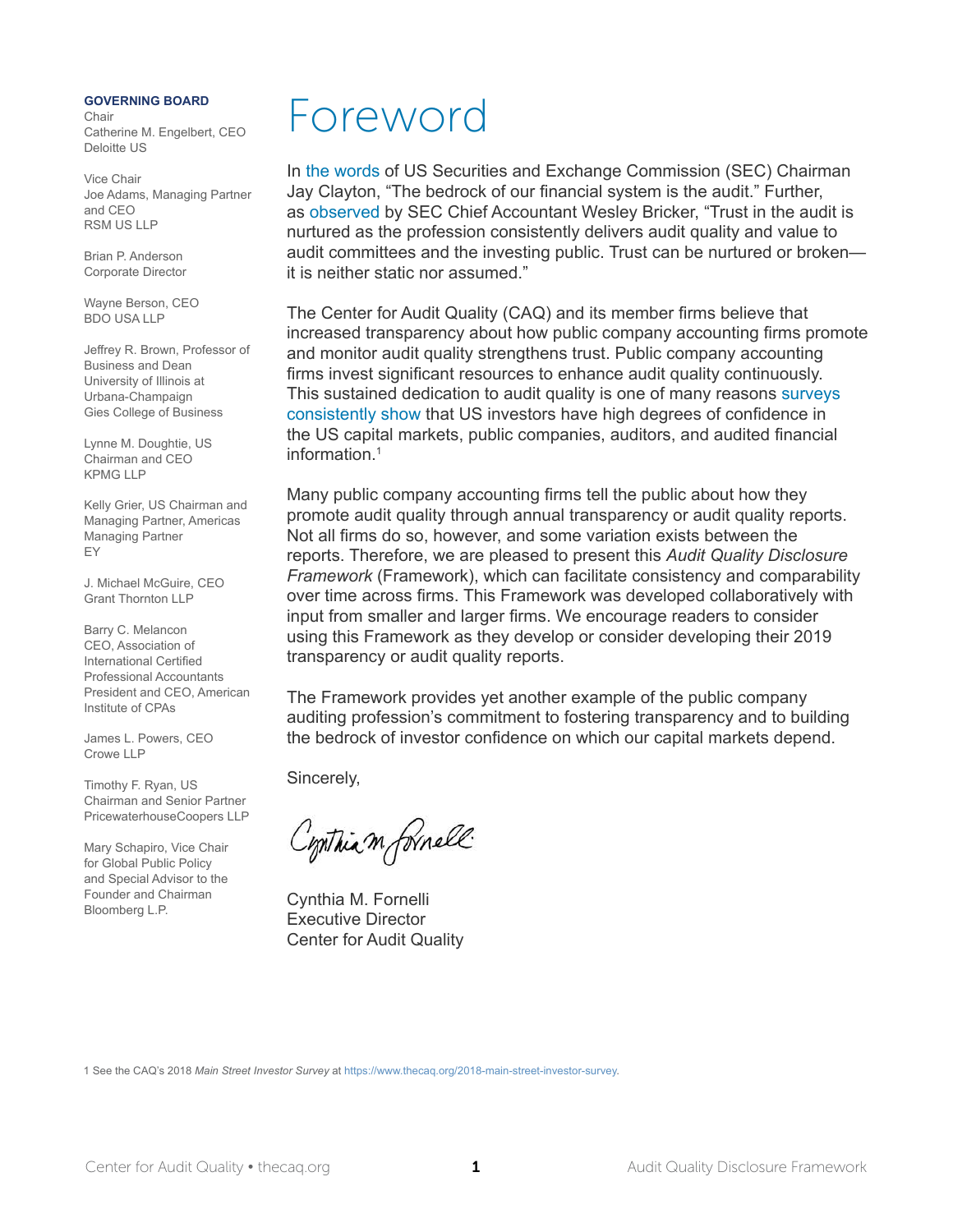# Contents

- [Introduction](#page-4-0)
- Key Principles of the *[Audit Quality Disclosure Framework](#page-5-0)* Design
	- [Principle 1 The Framework Is Voluntary and Illustrative](#page-5-0)
	- [Principle 2 The Framework Is Flexible](#page-5-0)
	- [Principle 3 The Framework Provides for Firm-Level Disclosures](#page-5-0)

### [How to Use this Framework](#page-6-0)

- [Level 1 Elements of Audit Quality](#page-6-0)
- [Level 2 Points of Focus](#page-6-0)
- [Level 3 Example Firm-Level AQIs and Other Qualitative Information](#page-6-0)
- [Criteria to Consider When Identifying Points of Focus and/or Firm-Level AQIs](#page-7-0)

### [Elements of Audit Quality](#page-8-0)

- [Element 1 Leadership, Culture, and Firm Governance](#page-8-0)
- [Element 2 Ethics and Independence](#page-10-0)
- [Element 3 Acceptance and Continuance of Clients and Engagements](#page-12-0)
- [Element 4 Engagement Team Management](#page-13-0)
- [Element 5 Audit Engagement Performance](#page-15-0)
- [Element 6 Monitoring](#page-17-0)
- [Exhibit: Example Firm-Level AQIs and Other Qualitative Information](#page-18-0)
- [Conclusion](#page-20-0)
- [Resources](#page-21-0)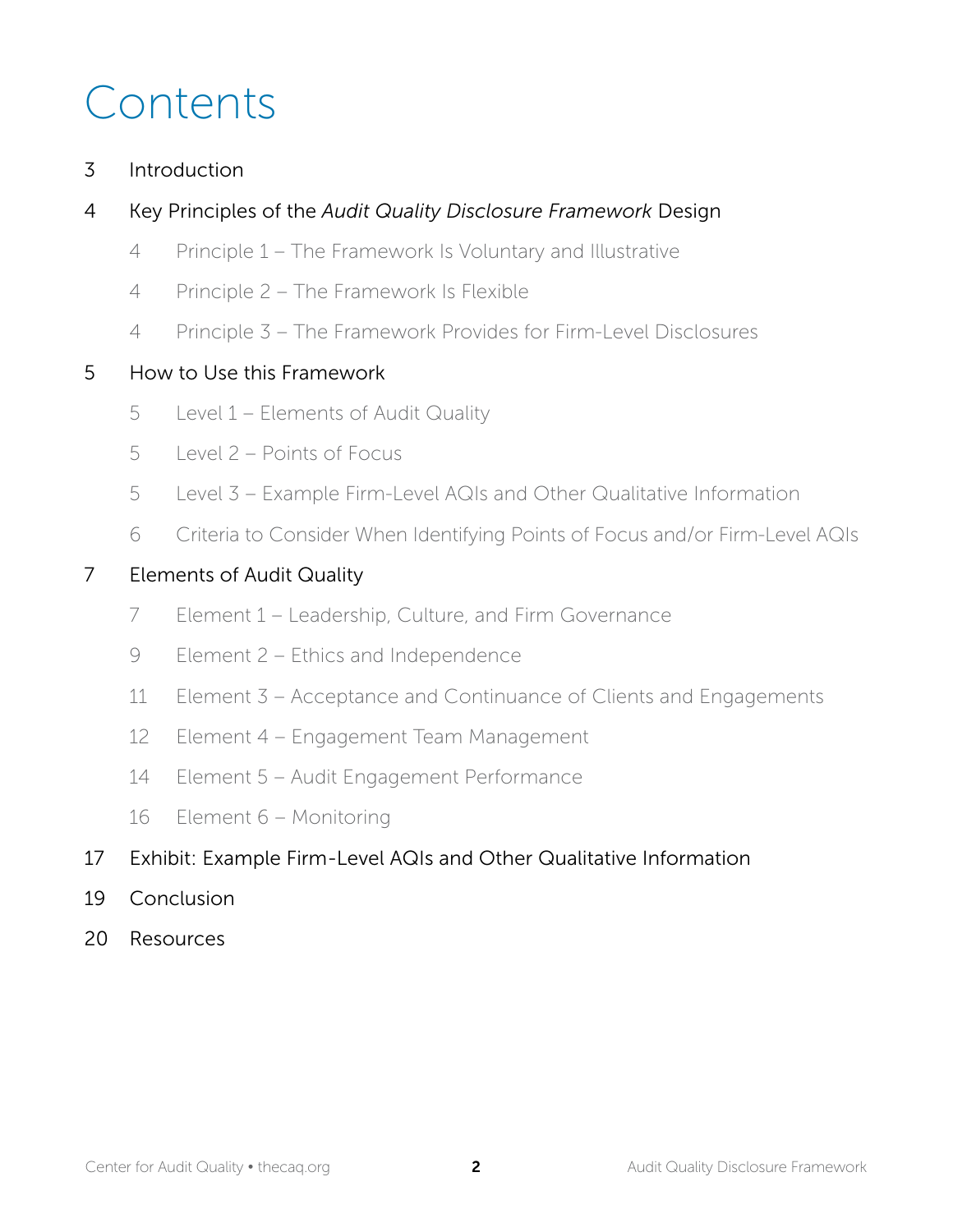## <span id="page-4-0"></span>Introduction

To provide a window into how they promote and monitor audit quality, many accounting firms<sup>2</sup> publish transparency reports, audit quality reports, and other communications. The objective of this publication is to provide a disclosure framework to assist firms in their ongoing efforts to determine, assess, and communicate information that may be useful to stakeholders in understanding how audit quality is supported and monitored at the firm level.

Enhanced disclosures about how a firm monitors audit quality, including related metrics, can promote important dialogue and deepen the understanding of the investment a firm makes in its people and other resources, processes, policies, and technology. This Framework also may assist stakeholders in better understanding how a firm seeks to manage risks to audit quality.

This Framework builds on past efforts of the CAQ, its member firms, and others to develop and seek perspectives on audit quality indicators (AQIs). The CAQ previously published *[The CAQ](https://www.thecaq.org/caq-approach-audit-quality-indicators)  [Approach to Audit Quality Indicators](https://www.thecaq.org/caq-approach-audit-quality-indicators)* (April 2014) and *[Audit Quality Indicators: The Journey and](https://www.thecaq.org/audit-quality-indicators-journey-and-path-ahead)  [Path Ahead](https://www.thecaq.org/audit-quality-indicators-journey-and-path-ahead)* (January 2016). Regulators are also focused on AQIs.<sup>3</sup>

Audit quality is not defined in professional standards, and stakeholders may have different views on how to measure and communicate information about audit quality. Accordingly, no single reportable metric or set of metrics should be viewed as a sole determinant of audit quality.

However, the CAQ believes that a combination of metrics—taken as a whole and supplemented with robust discussion—may provide those overseeing the audit and other stakeholders with information and additional transparency into the firm's systems and processes that underlie the performance of an audit.

2 Throughout this publication accounting firms providing audit services are referred to as "firms."

<sup>3</sup> The Public Company Accounting Oversight Board (PCAOB) describes [audit quality indicators](https://pcaobus.org/EconomicAndRiskAnalysis/ORA/Pages/AQI.aspx) as "a potential portfolio of quantitative measures that may provide new insights about how high-quality audits are achieved. Taken together with qualitative context, the indicators may inform discussions among those concerned with the financial reporting and auditing process, for example among audit committees and audit firms. Enhanced discussions, in turn, may strengthen audit planning, execution, and communication." In addition, "Determine, develop, and communicate indicators of audit quality" is an objective of the PCAOB's [Strategic](https://pcaobus.org/About/Administration/Documents/Strategic Plans/PCAOB-2018-2022-Strategic-Plan.pdf)  [Plan](https://pcaobus.org/About/Administration/Documents/Strategic Plans/PCAOB-2018-2022-Strategic-Plan.pdf) 2018–2022.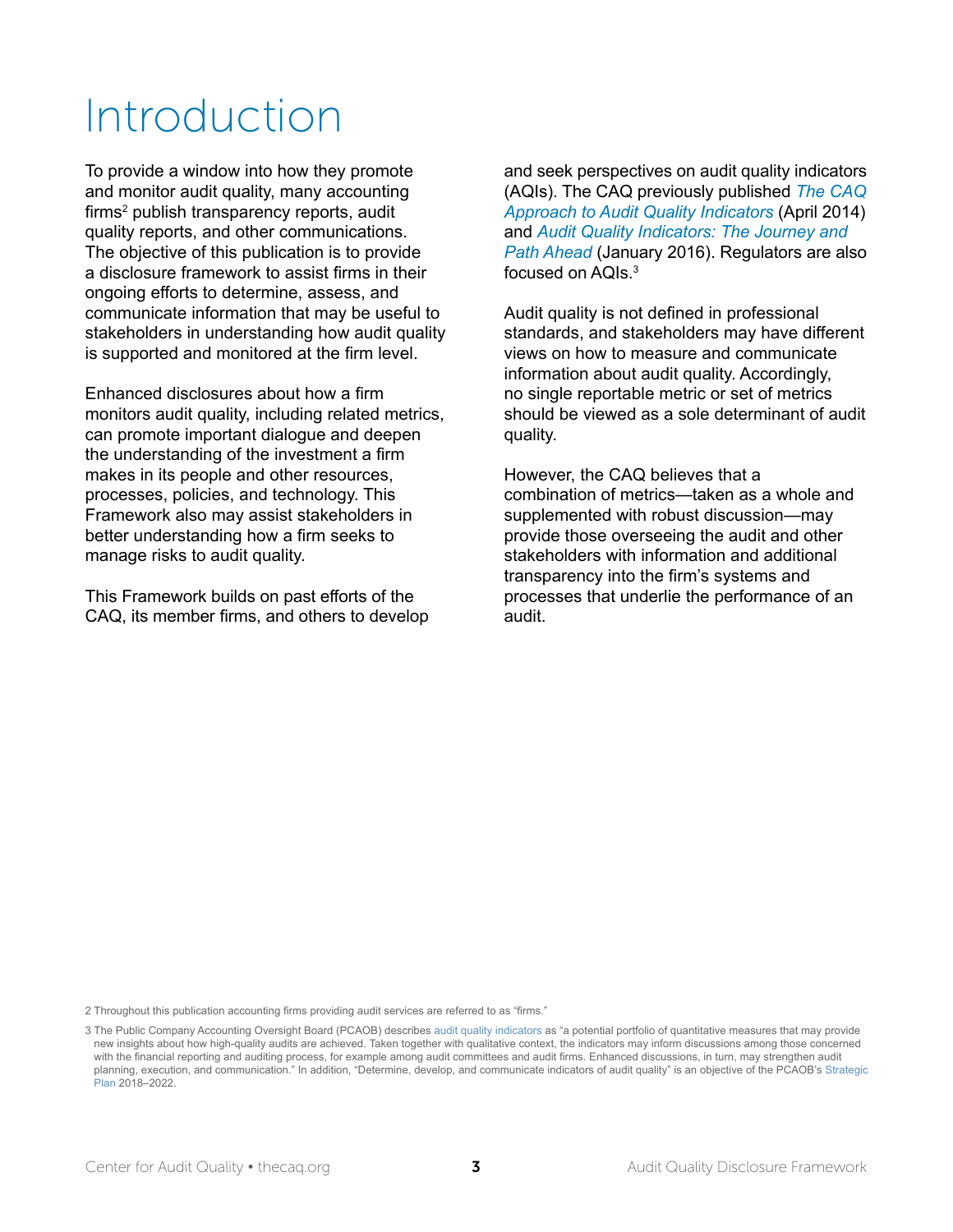## <span id="page-5-0"></span>Key Principles of the *Audit Quality Disclosure Framework* Design

The Framework was designed with the following key principles:

### **PRINCIPLE 1—THE FRAMEWORK IS VOLUNTARY AND ILLUSTRATIVE**

This Framework is voluntary and provides examples of quantitative and qualitative information that individual firms may find useful as they determine and design disclosures that may provide stakeholders with insight about key matters that could contribute to audit quality. Suggested disclosures included in this Framework are illustrative and should not be viewed as all-inclusive. This Framework does not intend to suggest that all quantitative or qualitative information presented herein is expected to be disclosed.

### **PRINCIPLE 2—THE FRAMEWORK IS FLEXIBLE**

This Framework gives a firm flexibility to identify and tailor the information that it believes may be most relevant and meaningful to audit quality. Firms manage their audit

practices, track and collect data, and define terms in different ways; therefore, a prescriptive approach to disclosure is challenging and likely would inhibit a firm's ability to communicate effectively about its approach to promoting and monitoring audit quality. The methodology for calculating a quantitative metric also may vary among firms; accordingly, we encourage firms to disclose information about how metrics are calculated. This flexible approach allows for scalability of this Framework to firms of all sizes.

### **PRINCIPLE 3—THE FRAMEWORK PROVIDES FOR FIRM-LEVEL DISCLOSURES**

This Framework relates to disclosure of a system of quality control at the firm level rather than at the engagement level. While engagement-level disclosure also may be useful to discuss with those charged with governance, it is not within the scope of this Framework. The CAQ intends to develop additional resources related to engagementlevel disclosures and AQIs.

As the CAQ has advocated in other publications, such as our *[Tool for Audit Committees: Questions](https://www.thecaq.org/questions-non-gaap-measures-tool-audit-committees)  [on Non-GAAP Measures](https://www.thecaq.org/questions-non-gaap-measures-tool-audit-committees)*, we generally believe transparency, consistency, and comparability are important characteristics when considering disclosure.

### **TRANSPARENCY**

A firm should consider disclosing the purpose of the AQI and how it is calculated.

### **CONSISTENCY**

The AQI should be calculated consistently. A firm should consider disclosing why a certain AQI is no longer presented or if there is a change in the method of calculation since the AQI was previously reported.

### **COMPARABILITY**

A firm should consider disclosing AQIs comparable with peers and in the same manner, if possible.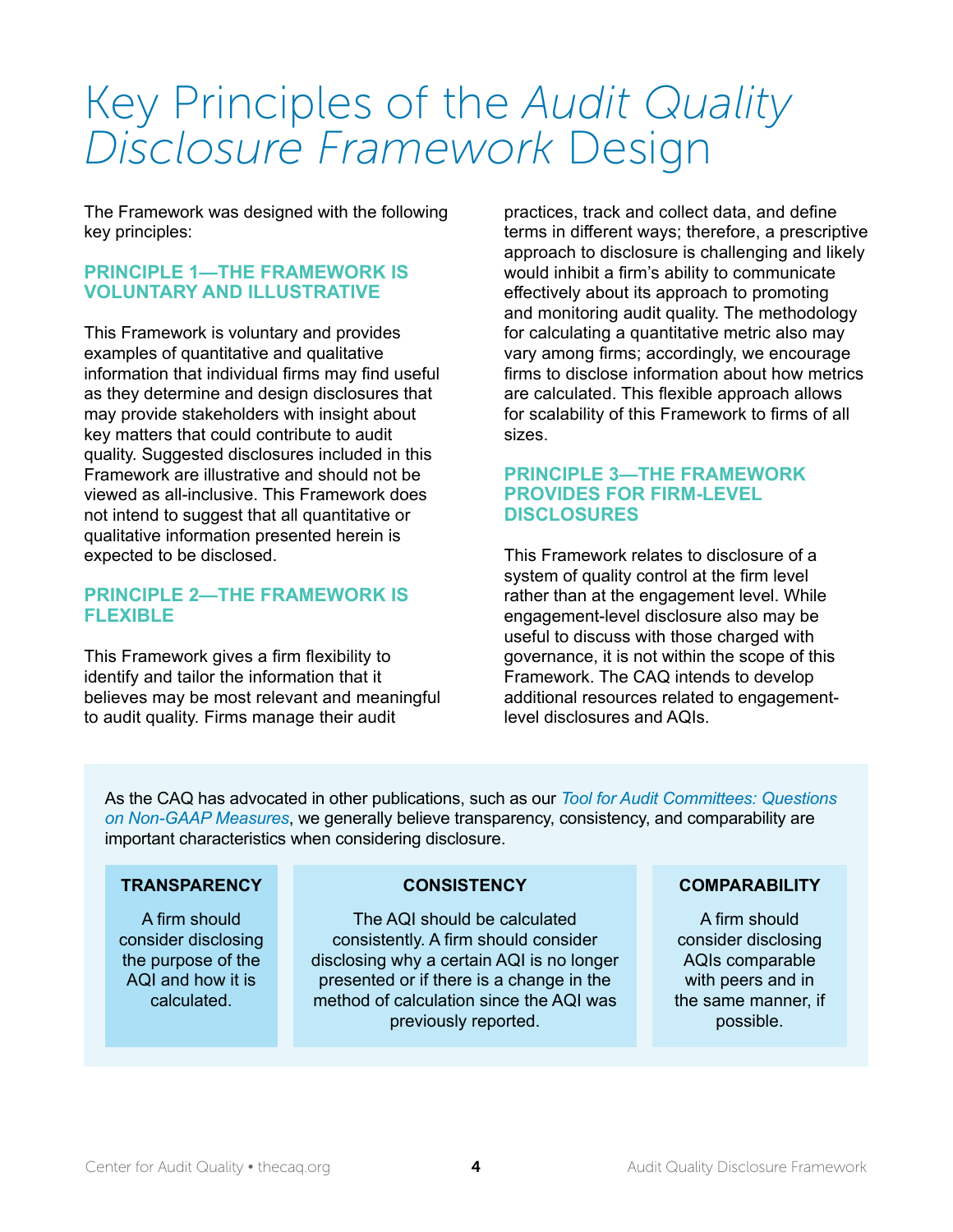# <span id="page-6-0"></span>How to Use this Framework

The Framework is organized in three levels of detail as follows:

*Level 1 – Elements of Audit Quality*

*Level 2 – Points of Focus*

*Level 3 – Example Firm-Level AQIs and Other Qualitative Information (See Exhibit)*

### **LEVEL 1—ELEMENTS OF AUDIT QUALITY**

This Framework includes Elements that are important to audit quality and describes why firms may want to include information about that particular Element. These Elements are drawn from professional standards, including the PCAOB's [Quality Control Standards](https://pcaobus.org/Standards/QC/Pages/default.aspx) and the International Federation of Accountants' [International Standard on Quality Control 1](http://www.ifac.org/system/files/downloads/a007-2010-iaasb-handbook-isqc-1.pdf) (ISQC 1). These Elements are not all-inclusive, and additional disclosure may be warranted.

### **LEVEL 2—POINTS OF FOCUS**

For each Element, this Framework identifies Points of Focus that describe potential processes, policies, and procedures that a firm may use to address or support each Element. Points of Focus are qualitative in nature and may lend themselves to a narrative disclosure. The Points of Focus are meant to be illustrative disclosures, and it is not intended that they be required or all-inclusive. Firms may want to consider other disclosures that may be relevant and meaningful. Along with appropriate context, qualitative disclosures and quantitative measures may be helpful and enable stakeholders to better understand the specific Point of Focus. Of course, all disclosures should be supported by internal documentation.

### **LEVEL 3—EXAMPLE FIRM-LEVEL AQIS AND OTHER QUALITATIVE INFORMATION**

To enhance the understanding of how a firm believes a Point of Focus contributes to audit quality, a firm may consider supplementing a narrative description of the Point of Focus with certain Firm-Level AQIs or other qualitative information that is demonstrative through measures and graphics. Not all Points of Focus lend themselves to disclosure of quantitative measures, but for those that do, such measures may enhance transparency.

In the Exhibit, we include example Firm-Level AQIs and other qualitative information for certain Points of Focus to illustrate information that may be useful to provide additional detail related to the specific Points of Focus. Providing appropriate context related to the Firm-Level AQI—why and how it is used and calculated—may enable stakeholders to better understand the Firm-Level AQI and the related Point of Focus. Similar to Points of Focus, quantitative measures should be supported by internal data and firm quality controls to derive the measures.

The following is an example of a Firm-Level AQI versus an Engagement-Level AQI:

| <b>Element</b>                   | <b>Point of Focus</b>                                                                                                                                                                                    | <b>Firm-Level AQI</b>                                                                  | <b>Engagement-Level AQI</b>                                                                         |
|----------------------------------|----------------------------------------------------------------------------------------------------------------------------------------------------------------------------------------------------------|----------------------------------------------------------------------------------------|-----------------------------------------------------------------------------------------------------|
| Engagement<br>Team<br>Management | Firm-level policies and procedures<br>designed to assign work to individuals<br>with the appropriate knowledge,<br>skills, and abilities to audit a particular<br>company, including industry expertise. | Average number<br>of years in the<br>profession by staff<br>level (across the<br>firm) | Number of years in<br>the profession and on<br>the engagement for<br>key engagement team<br>members |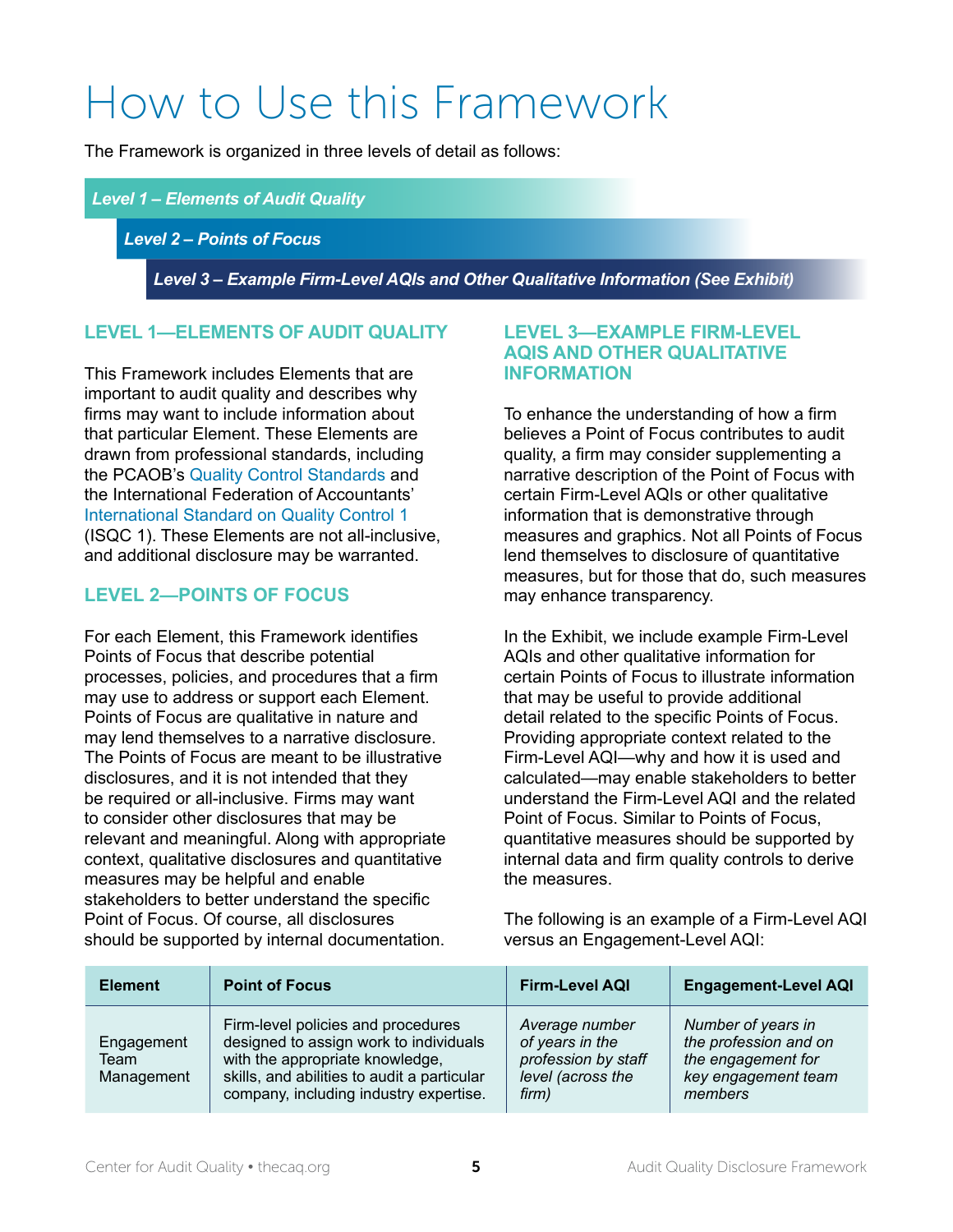### <span id="page-7-0"></span>**CRITERIA TO CONSIDER WHEN IDENTIFYING POINTS OF FOCUS AND/ OR FIRM-LEVEL AQIS**

The following criteria may prove helpful to firms when evaluating whether a Point of Focus is relevant and meaningful for disclosure. The Point of Focus

- $\blacktriangleright$  is a priority of firm leadership and is considered important to monitoring audit quality,
- ► conveys value to stakeholders in understanding how a firm champions and monitors audit quality,
- $\blacktriangleright$  is used internally by the firm in management reporting or decision making,
- $\blacktriangleright$  is objective and not misleading, and
- $\blacktriangleright$  is supported by information that can be captured without unreasonable efforts.

The following criteria may prove helpful to firms when evaluating whether a Firm-Level AQI is relevant and meaningful for disclosure. The Firm-Level AQI

- ► promotes an understanding of the linkage of the Point of Focus to audit quality,
- $\blacktriangleright$  is used internally by the firm in management reporting or decision making and is considered important to monitoring audit quality,
- $\blacktriangleright$  can be consistently reported on a comparative basis over time,
- $\blacktriangleright$  is objective and not misleading, and
- $\blacktriangleright$  is supported by information that can be captured without unreasonable efforts.

**Leading Practices**—Firms embarking on developing an audit quality report may want to consider the following leading practices:

- ► Establish a timeline—The initial process may take longer than anticipated.
- $\blacktriangleright$  Set clear objectives for the audit quality report—Who are the intended users? What Elements, Points of Focus, and Firm-Level AQIs are relevant and meaningful to those users?
- ► Form a cross-functional team—It may be beneficial to include multiple perspectives such as those from field auditors, audit policy professionals, operations personnel, and firm leadership.
- ► Build a sustainable process—Develop a process to obtain and review data that is replicable.
- ► Be consistent and balanced—When disclosing comparable data over time, discuss metrics consistently, even when they tell a different story from one year to the next. Be balanced when considering disclosures.
- ► Take a fresh look—Points of Focus and AQIs may evolve over time. Be transparent about changes. Consider feedback from internal and external stakeholders and re-evaluate the relevance of disclosures.
- $\blacktriangleright$  Consider the use of an executive summary or summary of key measures in the audit quality report.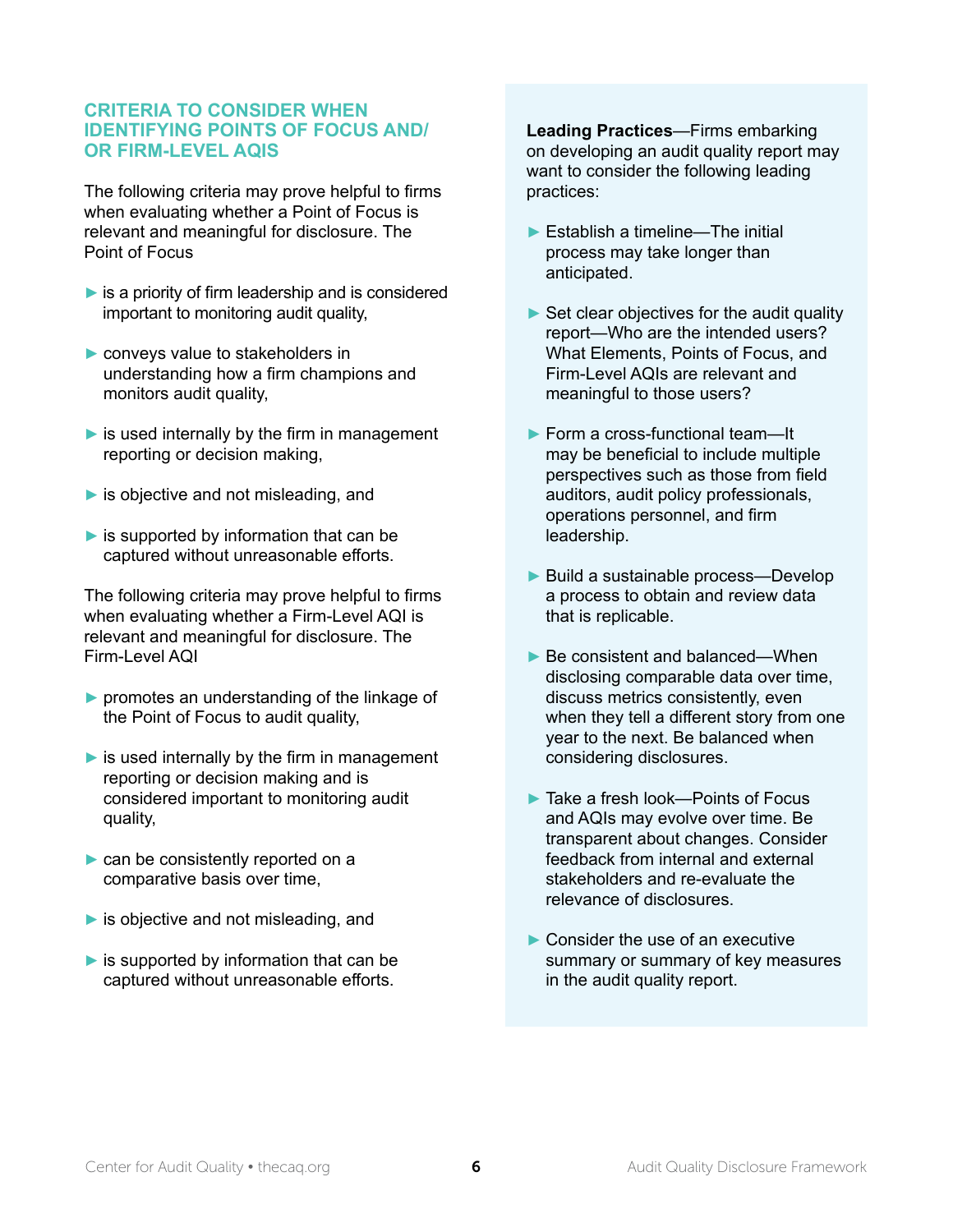# <span id="page-8-0"></span>Elements of Audit Quality

## ELEMENT 1 *Leadership, Culture, and Firm Governance*

### **Why Leadership, Culture, and Firm Governance Are Important to Audit Quality**

### *LEADERSHIP*

The firm's leadership sets the tone for the effectiveness of the firm's system of quality control and emphasizes the importance of audit quality and the auditor's role in providing trust in the capital markets. The firm's leadership also communicates the importance of adherence to professional standards, including those related to ethics and independence. The level of commitment by the firm's leadership to invest in its audit practice, including personnel, technology, and innovation, is significant to audit quality.

It is important to recognize that there are various leadership roles within a firm. The process of establishing the tone at the top starts with the firm's senior leaders and cascades down to all staff levels. In addition, at an office and engagement level, the tone is heavily influenced and reinforced by partners, directors, and managers through messaging and actions. Each level of leadership contributes to audit quality and is foundational to a firm's system of quality control.

### *CULTURE*

Together with firm leadership, the foundation of audit quality is the establishment of policies and procedures designed to promote an internal culture that recognizes that quality is essential in performing audit engagements.4 Culture and core values influence many behaviors that are hard to measure, such as professional skepticism and professional judgment. Further, culture influences attitudes and behaviors such as coaching, consultation, compliance, remediation, innovation, and continuous improvement, which are critical to audit quality. Also, a firm's commitment to diversity and inclusiveness initiatives is important to audit quality. Such initiatives promote well-balanced, collaborative audit teams that identify new ways to solve problems and provide a more meaningful overall experience for professionals, management at the companies audited, and audit committee members.

### *FIRM GOVERNANCE*

Firm governance gives stakeholders perspective regarding how audit quality is promoted and monitored internally. The structure and composition of a firm's governing body, leadership team, internal committees, professional practice group (e.g., national office or similar body), audit quality networks, and partnerships/alliances give insight into who is responsible for oversight of audit quality initiatives.

4 Required by [ISQC 1,](http://www.ifac.org/system/files/downloads/a007-2010-iaasb-handbook-isqc-1.pdf) *Quality Control for Firms that Perform Audits and Reviews of Financial Statements, and Other Assurance and Related Services Engagement*, paragraph .18.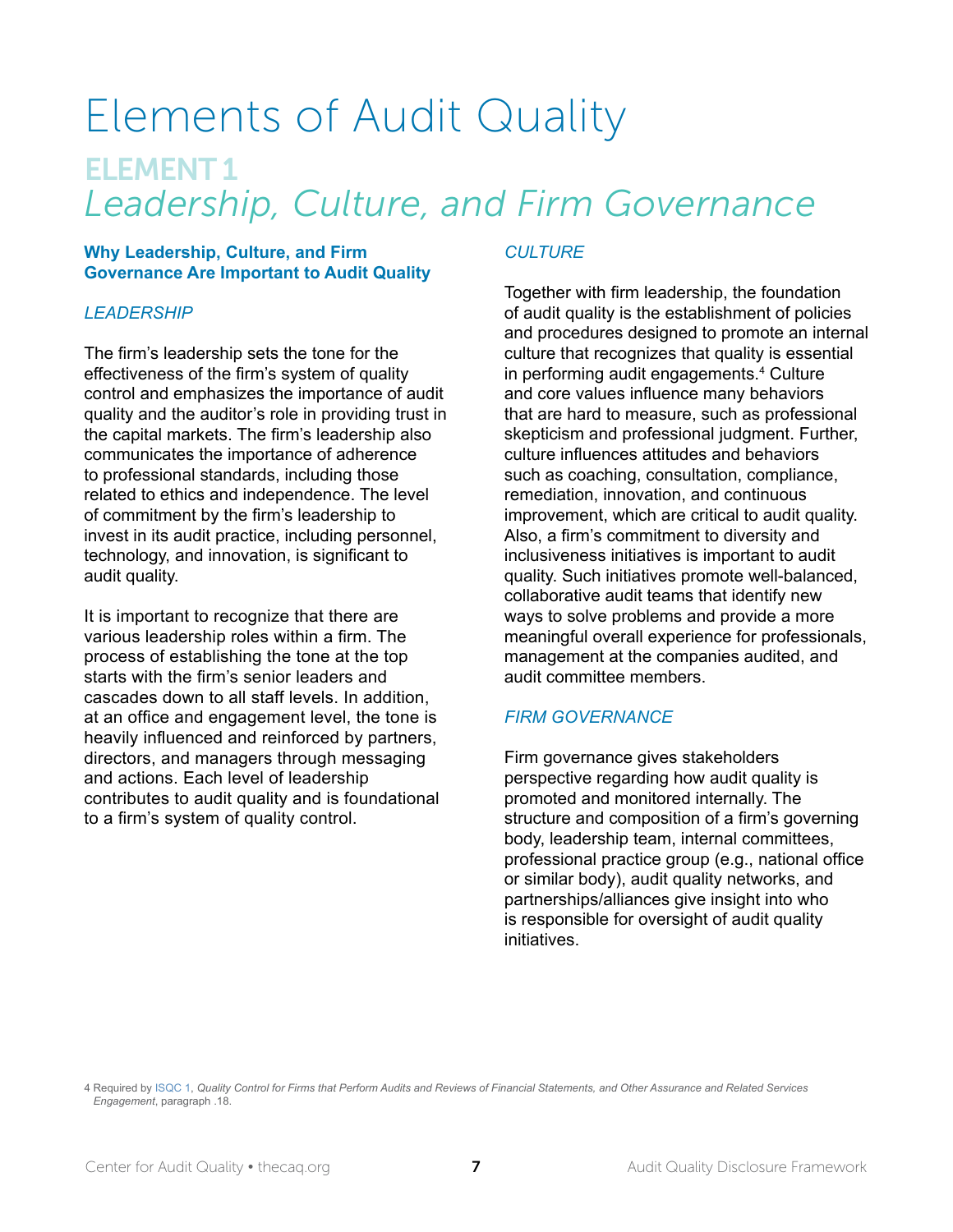### **Communicating about Leadership, Culture, and Firm Governance**

The following Points of Focus may assist firms in describing how **Leadership, Culture, and Firm Governance** contribute to audit quality in their firms. These Points of Focus are meant to be illustrative disclosures, and it is not intended that they be required or all-inclusive. Firms may want to consider other disclosures that may be relevant and meaningful. Providing appropriate context, qualitative disclosures, and quantitative measures may be helpful and enable stakeholders to better understand the specific Point of Focus. See the Exhibit for example Firm-Level AQIs and other qualitative information.

Consider describing the following Points of Focus:

### *LEADERSHIP*

- a. What audit quality means to the firm's leadership, how those views are shared throughout the organization, and how the firm evaluates the effectiveness of its messaging
- b. How the firm's leadership, operational goals, and strategy are aligned with a focus on audit quality
- c. How firm leaders and engagement team members at each staff level, including engagement partners, are evaluated and held accountable for demonstrating behaviors that emphasize the importance of audit quality

### *CULTURE*

- a. How the firm's core values, principles, and code of conduct emphasize audit quality
- b. How the firm assesses the promotion of an appropriate culture related to audit quality, including the alignment of the actions of the firm's partners and professionals with the firm's core values and how this alignment is evaluated
- c. Matters that provide insights into the firm's culture, such as its general approach for dealing with difficult or challenging matters, how it emphasizes exercise of professional skepticism, and initiatives to promote innovation and ideas for continuous improvement
- d. Actions taken to promote diversity and inclusiveness

### *FIRM GOVERNANCE*

- a. The firm's legal and ownership structure, and, if applicable, its network structure and how the importance of audit quality is communicated to member or affiliated entities
- b. The firm's governance and reporting structure, including how the structure contributes to an emphasis on audit quality and is responsive to the auditor's important role in the capital markets
- c. Whether firm leadership obtains independent views (e.g., from inclusion of independent non-executives on a firm's board or other independent advisors) and, if so, the roles and responsibilities of independent advisors related to audit quality

### COMPENSATION, INCENTIVES, AND REWARDS

Culture evolves and develops based on behavior, and incentives often drive behavior. As a firm considers its policies and procedures related to promoting audit quality, key underlying factors influencing audit quality are compensation, incentives, and rewards, including, but not exclusively, monetary. It is important for compensation, incentives, and rewards to align with audit quality objectives. A firm may want to consider disclosing how compensation, incentives, and rewards reinforce the importance of audit quality.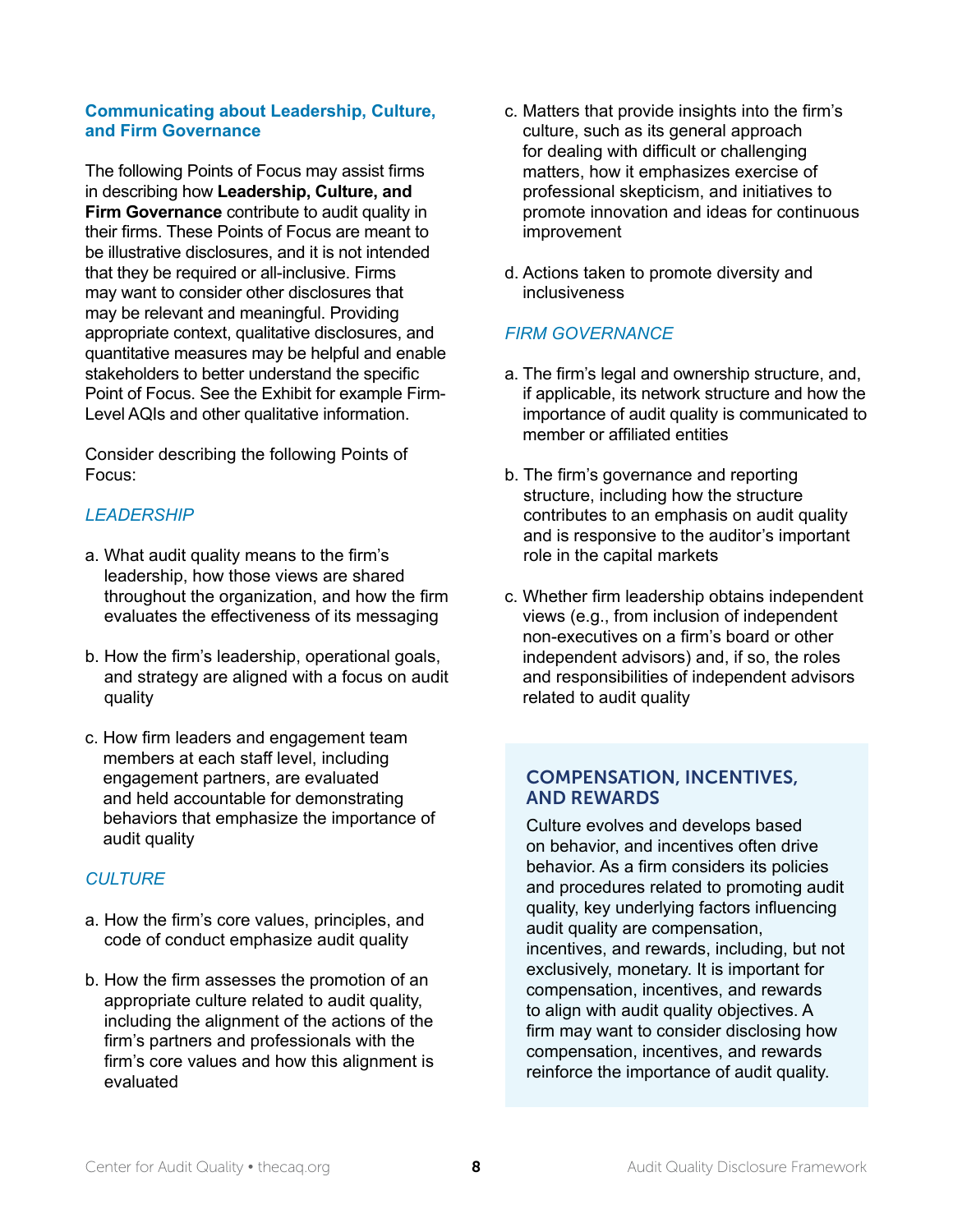### <span id="page-10-0"></span>ELEMENT 2 *Ethics and Independence*

### **Why Ethics and Independence Are Important to Audit Quality**

Ethics and independence are foundational qualities underlying the auditing profession. In recognition of this, professional standards require firms to establish policies and procedures to provide reasonable assurance that firm personnel maintain independence (in fact and in appearance) in all required circumstances, perform professional responsibilities with integrity, and maintain objectivity in discharging professional responsibilities.<sup>5</sup>

### *ETHICS*

Ethics are a set of principles or values that guide a person's behavior, including his or her compliance with laws, rules, and regulations. Professionals are expected to act responsibly and ethically at all times, as required under professional standards.6 Because professional reputations are built on adherence to ethical behavior, some firms adopt a set of core values that provide a common understanding of their most significant operating principles and serve as the basis for the firm's code of ethics that governs actions and working relationships. Ethical behavior and adherence to core values contribute to the nature and extent of the numerous thoughtful assessments performed and conclusions reached by auditors throughout the conduct of an audit.

#### *INDEPENDENCE*

To be independent, the auditor must be intellectually honest; to be recognized as independent, the auditor must be free from any obligation to or interest in the client,<sup>7</sup> its management, or its owners $8 -$  at a firm and individual level. Furthermore, there are two important concepts underlying independence: (1) independence in fact and (2) independence in appearance. Independence in fact occurs when an auditor is without bias and acts with judicial impartiality.<sup>9</sup> Independence in appearance is achieved when third parties would recognize a professional as independent based on relevant information and safeguards presented in the situation. Achievement of both of these concepts throughout the course of an audit is required by professional standards as they are essential to quality audit outcomes.

5 PCAOB QC Section 20, *System of Quality Control for a CPA Firm's Accounting and Auditing Practice*, (QC 20) paragraph .09.

6 See for example, PCAOB Rule 3520, *Auditor Independence* regarding independence.

7 In the context of this Framework, "client" refers to audit client as defined by [PCAOB Rule 3501\(a\)\(iv\),](https://pcaobus.org/Rules/Pages/Section_3.aspx#rule3501) "the entity whose financial statements or other information is being audited, reviewed, or attested and any affiliates of the audit client." In accordance with Sarbanes Oxley Section 301, only the audit committee has the authority to engage the auditor.

8 PCAOB AS 1005, *[Independence](https://pcaobus.org/Standards/Auditing/Pages/AS1005.aspx)* (AS 1005), paragraph .03.

9 PCAOB [AS 1005,](https://pcaobus.org/Standards/Auditing/Pages/AS1005.aspx) paragraph .02.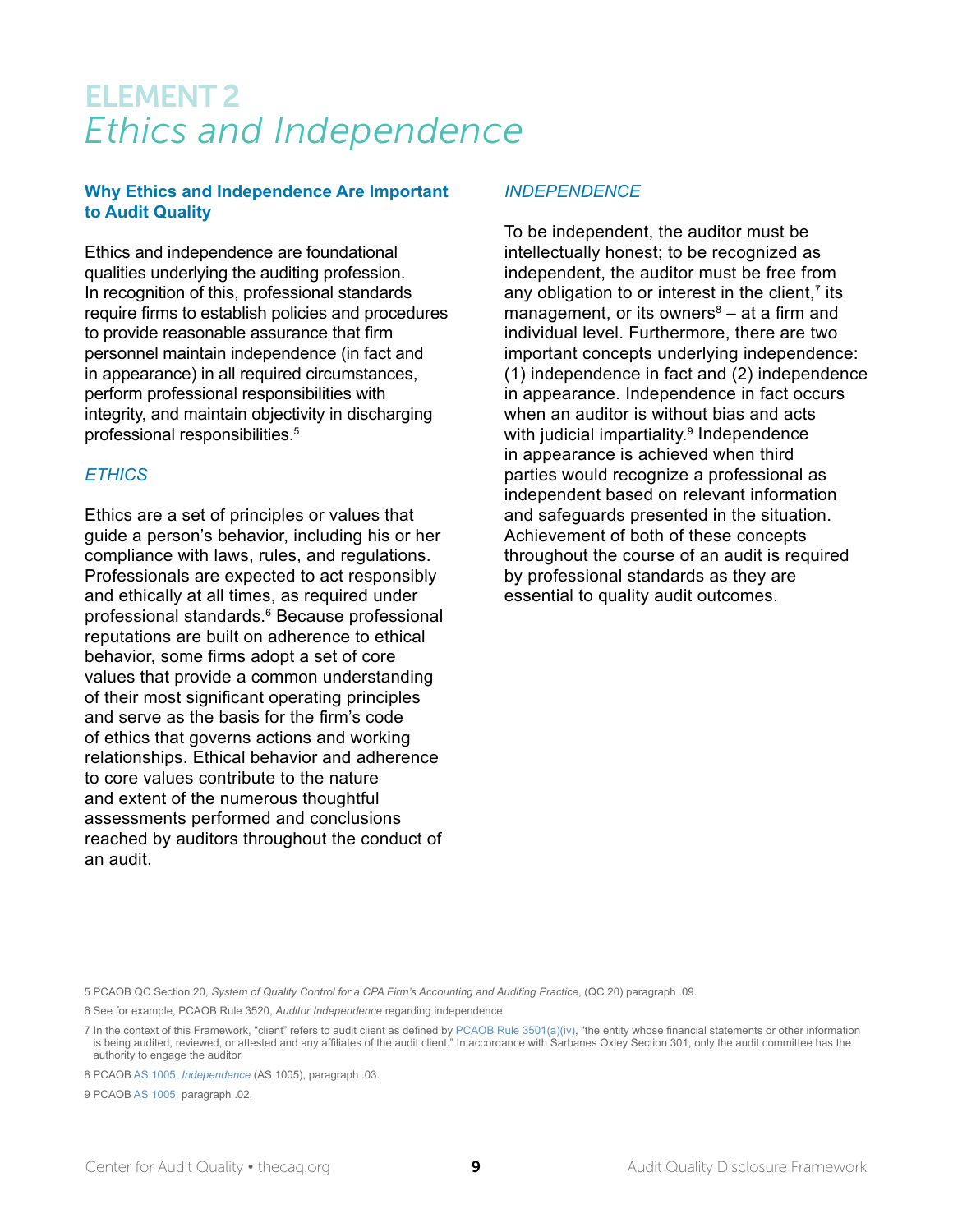#### **Communicating about Ethics and Independence**

The following Points of Focus may assist firms in describing how **Ethics and Independence** contribute to audit quality in their firms. These Points of Focus are meant to be illustrative disclosures, and it is not intended that they be required or all-inclusive. Firms may want to consider other disclosures that may be relevant and meaningful. Providing appropriate context, qualitative disclosures, and quantitative measures may be helpful and enable stakeholders to better understand the specific Point of Focus. See the Exhibit for example Firm-Level AQIs and other qualitative information.

Consider describing the following Points of Focus:

### *ETHICS*

- a. The firm's policies, procedures, and methods for promoting and monitoring an ethical workplace (including, for example, a compliance program for the firm's code of ethics and confidentiality policies)
- b. The relevant certification and licensing requirements, as well as the firm's processes to monitor compliance with these requirements

### *INDEPENDENCE*

- a. The firm's processes for monitoring compliance with independence requirements at the individual, engagement, and firm levels
- b. How the firm monitors partner rotation requirements

### WHAT IS THE DIFFERENCE BETWEEN A TRANSPARENCY REPORT AND AN AUDIT QUALITY REPORT?

Generally speaking, *transparency reports* refer to reporting *mandated* or prepared in response to *statutory* requirements in non-US jurisdictions for firms that perform audits of publicly traded companies within those jurisdictions. These reports are required to include certain audit quality information and metrics, including, but not limited to, legal structure, ownership, governance structure, internal quality control systems, quality assurance, education and independence practices, partner remuneration, certain firm financial information, and listings of public companies audited. Firms often complement such required disclosures with additional information, including narratives and visualizations about various self-selected AQIs, policies, procedures, and investments that stakeholders may find of interest and that could help reflect the firm's focus on delivery of audit quality.

In contrast, *audit quality reports* generally refer to *voluntary* reports issued by firms to convey how each individual firm approaches its delivery of audit quality. Such reports may contain certain similar information and metrics as prescribed by transparency reports, but frequently contain additional content selected by the individual firm that may best describe the firm's unique approach to internal resourcing, methodology, structure, quality control, and other factors that it believes may have an impact on audit quality.

Both transparency and audit quality reports are generally publicly available. Some firms publish a combined transparency and audit quality report. It is important to note that both types of reporting continue to evolve in terms of content, design, and scope.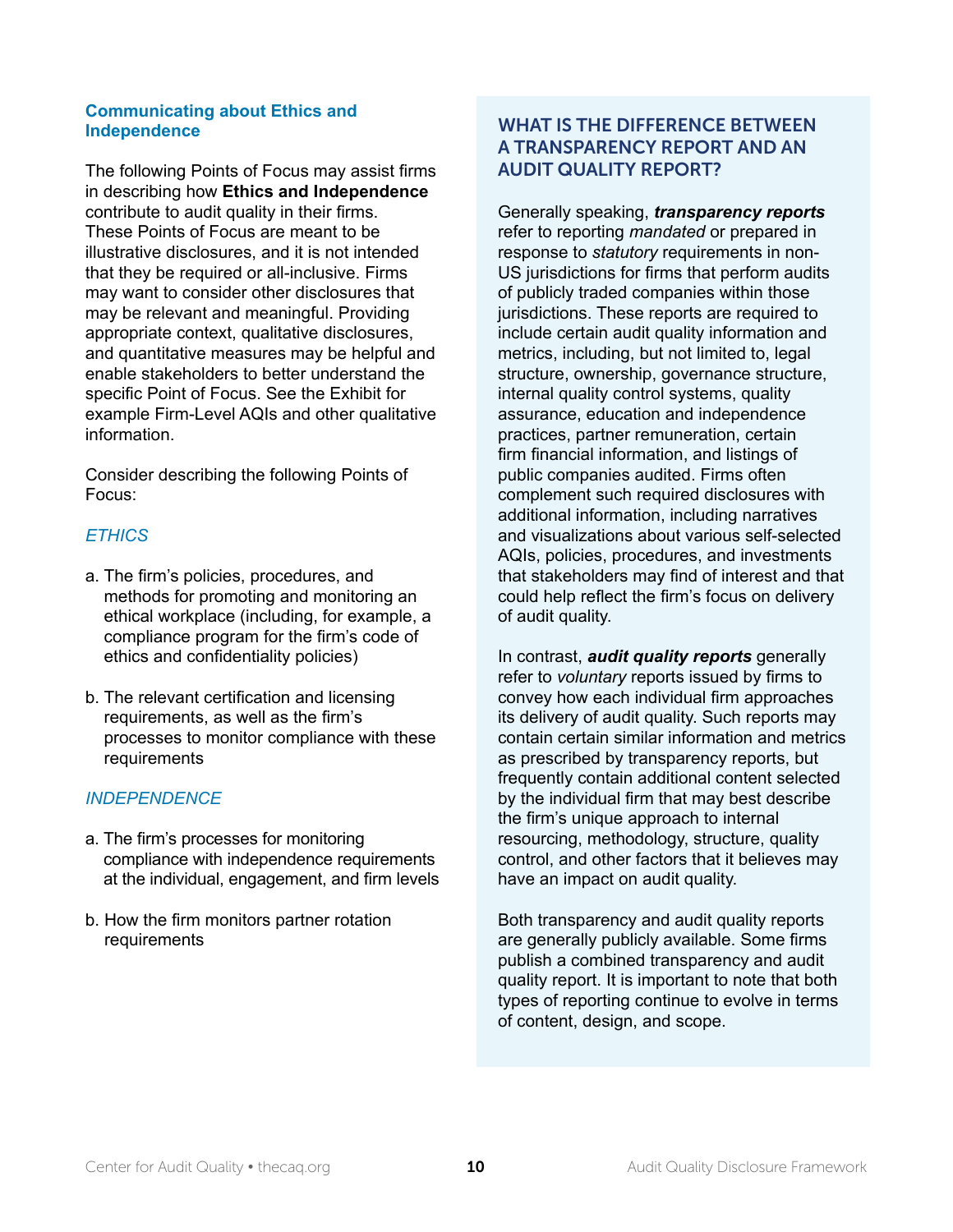### <span id="page-12-0"></span>ELEMENT 3 *Acceptance and Continuance of Clients and Engagements*

### **Why Acceptance and Continuance of Clients and Engagements Are Important to Audit Quality**

Firms establish policies and practices to determine whether to accept or continue a client relationship and whether to perform a specific engagement for that client. These policies and procedures are designed to provide reasonable assurance that the firm

- $\blacktriangleright$  is competent to perform the engagement and has the capabilities, including time and resources, to do so;<sup>10</sup>
- $\blacktriangleright$  can comply with relevant ethical requirements;<sup>11</sup>
- $\blacktriangleright$  appropriately considers the risks associated with providing professional services in the particular circumstances;<sup>12</sup> and
- $\blacktriangleright$  has considered the integrity of the client and does not have information that would lead it to conclude that the client lacks integrity.<sup>13</sup>

Such policies and procedures are important to audit quality because they mitigate the risk the firm will engage with a client that lacks integrity or take on work that it does not have the appropriate capabilities to perform.

#### **Communicating about Acceptance and Continuance of Clients and Engagements**

The following Points of Focus may assist firms in describing how **Acceptance and Continuance of Clients and Engagements** contribute to audit quality in their firms. These Points of Focus are meant to be illustrative disclosures, and it is not intended that they be required or all-inclusive. Firms may want to consider other disclosures that may be relevant and meaningful. Providing appropriate context, qualitative disclosures, and quantitative measures may be helpful and enable stakeholders to better understand the specific Point of Focus.

Consider describing the following Points of Focus:

- a. Firm policies and procedures for considering the acceptance of a potential client or continuance of an existing audit client relationship, such as how the firm determines that it has the relevant competencies and capabilities, including time and resources
- b. Firm processes for evaluating management's integrity and whether the firm is independent prior to acceptance and continuance of clients and engagements
- c. How the firm identifies and assesses risk on an engagement basis and how these risk assessments are updated for changes in circumstances over time

<sup>10</sup> ISQC 1, paragraphs A18 and A23, and PCAOB QC 20.15(a).

<sup>11</sup> ISQC 1, paragraphs A19–A20 and A23.

<sup>12</sup> PCAOB QC 20.15(b).

<sup>13</sup> ISQC 1, paragraphs A19–A20 and A23, and PCAOB QC 20.14.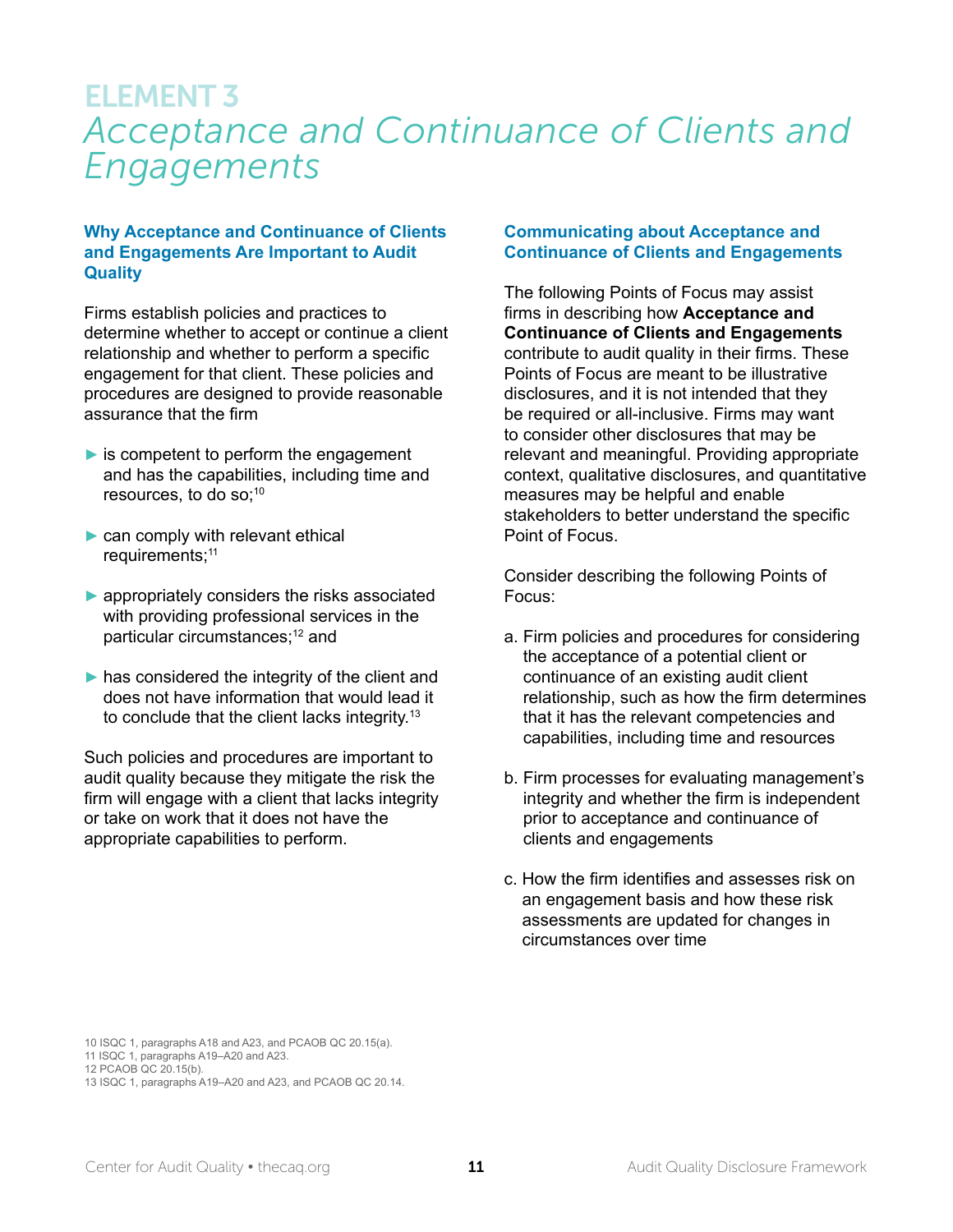### <span id="page-13-0"></span>ELEMENT 4 *Engagement Team Management*

### **Why Engagement Team Management Is Important to Audit Quality**

Engagement team management encompasses policies and procedures associated with recruitment, retention, and promotion; professional development; and assignment of engagement teams. These policies and procedures are designed to mobilize an engagement team that has the appropriate mix of knowledge, relevant experience by staff level and industry, and sufficient time to design and execute a quality audit under professional standards. Certain aspects of these processes are executed at the firm (as opposed to engagement) level and thus are appropriate for Firm-Level AQIs.

### *RECRUITMENT, RETENTION, AND PROMOTION*

The quality of a firm's audit work depends on recruiting and hiring professionals with integrity, objectivity, intelligence, competence, education, and experience. Effectively mobilizing an audit engagement team (including firm specialists and shared service center employees) also involves retaining and promoting the firm's most important resource—its people. Therefore, a firm's policies and procedures to incentivize and motivate professionals to stay with the firm and promoting those with qualifications necessary for fulfillment of their responsibilities factor into maintaining audit quality.

### *PROFESSIONAL DEVELOPMENT*

Given the complexity of accounting and auditing standards, auditing requires technical training and maintenance of professional credentials. Auditing also may require specialization in certain industries or technical areas. Professionals must also understand and comply with ethics and independence standards. Auditing is highly contingent upon human behavior and the ability to work as a

team, exercise professional skepticism, apply judgment, manage projects, and conclude in a timely manner on technical accounting and auditing matters. A firm's commitment to appropriately developing individuals who can consistently make objective, informed, and supported auditing decisions is critical to audit quality.

### *ASSIGNMENT OF ENGAGEMENT TEAMS*

It is important to evaluate the knowledge, relevant experience, and workload of the engagement partner and members of the engagement team (including firm specialists and shared service center employees) when determining how to plan and execute an audit. Therefore, assigning resources with the relevant knowledge and experience to engagement teams based on company risk profiles while managing resource capacity and workload is important to audit quality.

### INNOVATION AND TECHNOLOGY

Innovative technologies and auditing techniques are transforming and improving financial reporting and audit quality. Innovative technologies and auditing techniques include advancements in the areas of robotic process automation, artificial intelligence, and blockchain, among other developments. Auditors who appropriately utilize technologies and techniques can perform more effective audit procedures, including risk assessments. Investing in the audit of the future starts with support from firm leadership. A firm may want to consider describing how its innovation and technology affect the firm's approach to audit quality.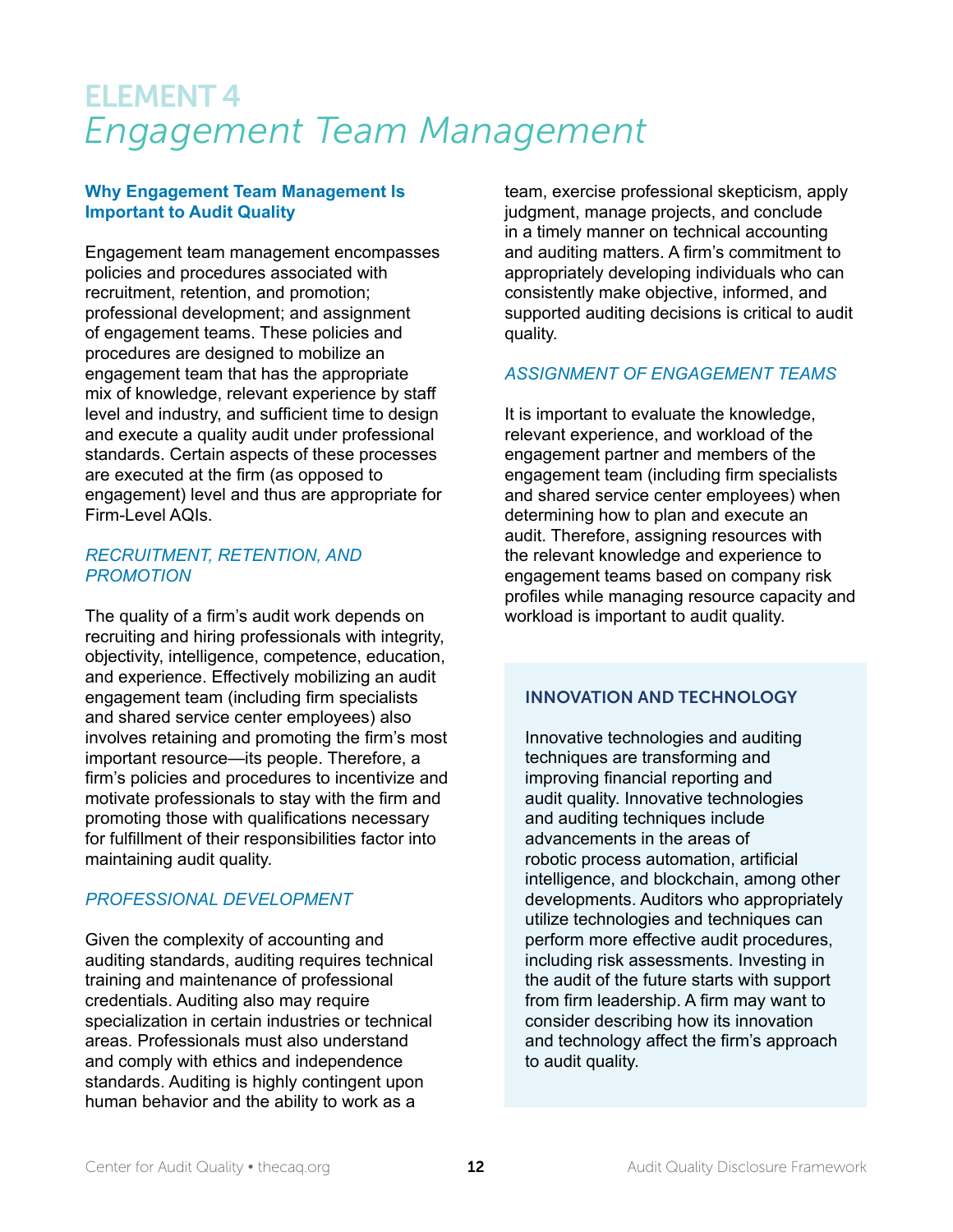### **Communicating about Engagement Team Management**

The following Points of Focus may assist firms in describing how **Engagement Team Management** contributes to audit quality in their firms. These Points of Focus are meant to be illustrative disclosures, and it is not intended that they be required or all-inclusive. Firms may want to consider other disclosures that may be relevant and meaningful. Providing appropriate context, qualitative disclosures, and quantitative measures may be helpful and enable stakeholders to better understand the specific Point of Focus. See the Exhibit for example Firm-Level AQIs and other qualitative information.

Consider describing the following Points of Focus:

### *RECRUITMENT, RETENTION, AND PROMOTION*

- a. The firm's approach to recruiting, hiring, retaining, and promoting qualified personnel, including personnel at shared service center(s), if applicable, and how that approach is related to audit quality and the firm's system of quality control
- b. How the firm's incentive structure (compensation, incentives, and rewards) reinforce the importance of audit quality
- c. How the firm conducts its performance evaluation process and how it promotes audit quality

### *PROFESSIONAL DEVELOPMENT*

a. How the firm's training is designed to develop the appropriate proficiency in new and existing professional standards (including ethics and independence), the firm's audit methodology, and such other appropriate competencies as project management skills

- b. The firm's investment in training related to new technologies and skills (including technologies used by companies or developed for internal use, as well as new auditing techniques)
- c. The firm's approach to coaching and mentoring programs, including leadership development initiatives
- d. The firm's approach to enhancing an auditor's skills and experience, such as offering rotational job opportunities and/or programs to help professionals achieve certain certifications or expertise (e.g., information technology, valuation, data analytics)
- e. How the firm monitors compliance with firm training and continuing professional education requirements

### *ASSIGNMENT OF ENGAGEMENT TEAMS*

- a. Firm-level policies and procedures designed to assign work to individuals with the appropriate knowledge, skills, and abilities to audit a particular company, including industry expertise.
- b. Procedures to monitor appropriate workload of partners and staff
- c. If applicable, how the firm uses internal and external specialists, shared service center(s), and technical resources (e.g., national office or similar body) to promote audit quality, including how the firm provides sufficient resources to enable appropriate consultation on accounting, auditing, ethics, independence, and risk management matters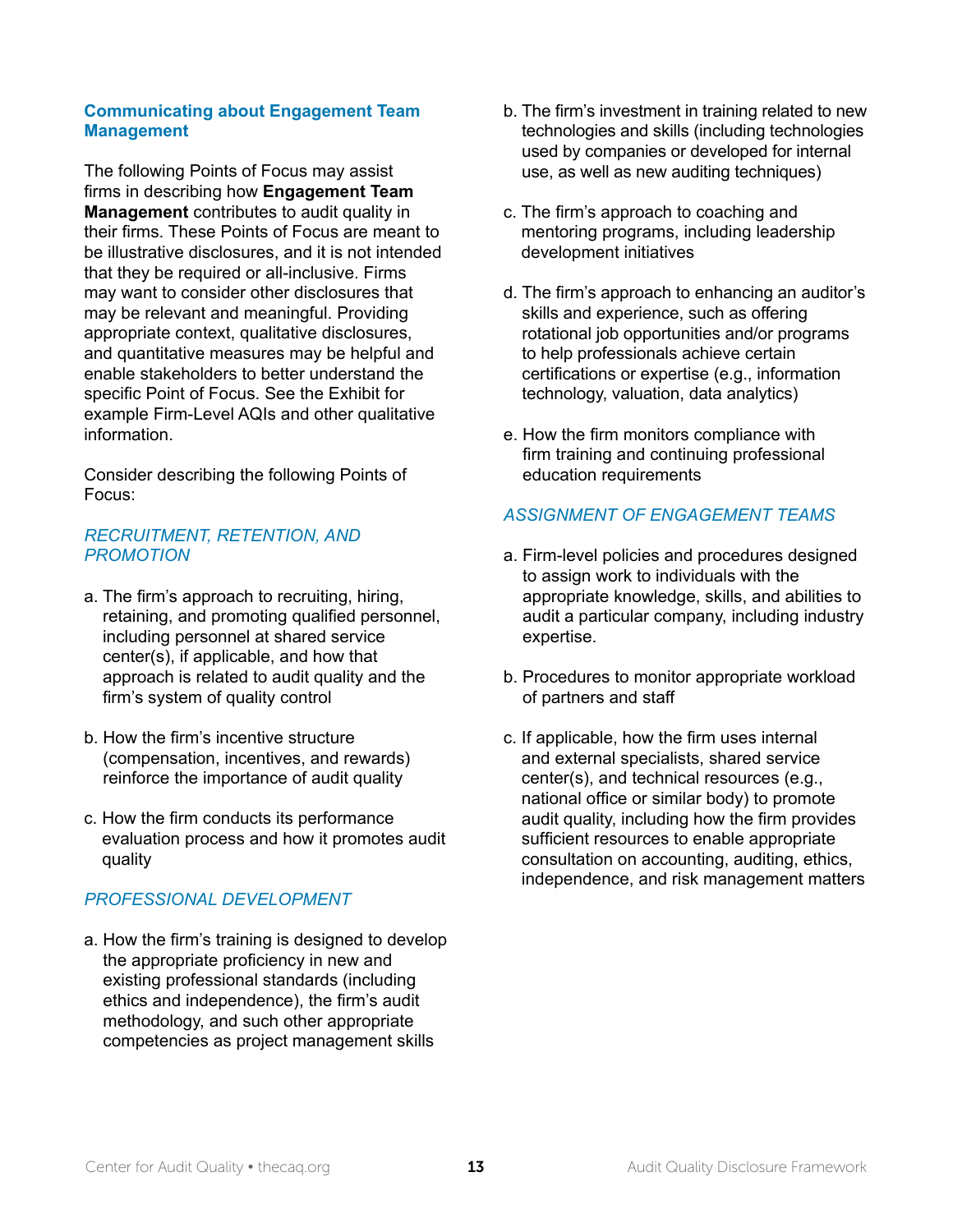### <span id="page-15-0"></span>ELEMENT 5 *Audit Engagement Performance*

### **Why Audit Engagement Performance Is Important to Audit Quality**

Audit engagement performance encompasses processes such as planning and performing the audit; supervision and review, including engagement quality review (EQR); and communicating audit results. Policies and guidance related to these processes are often developed at the firm level. These processes help professionals perform audit procedures in accordance with the applicable professional standards.

### *PLANNING AND PERFORMING THE AUDIT*

Professional standards require, among other things, the auditor to understand the audited entity's business, the industry and macroeconomic environment in which the entity operates, and the risks of material misstatement associated with the entity's accounts and disclosures. Establishing an appropriate audit strategy and audit plan is an important component of a quality audit. Certain firms have developed and monitor formal milestones to promote completion of phases of the audit by established dates.

Integral to performing a quality audit are a firm's audit methodology, promotion of professional skepticism and objectivity, and consultation processes. A responsive audit strategy requires the application of professional skepticism, which is an attitude that includes a questioning mind and a critical assessment of audit evidence.14 Applying professional judgment and exercising professional skepticism often requires audit professionals to consult with other skilled professionals and specialists to

reach audit conclusions. Auditors within a firm can bring different skillsets and experiences as well as diverse viewpoints to bear in reaching technically supportable and reasonable conclusions.

### Throughout the audit process,

contemporaneous audit documentation, which facilitates an effective review and supports the audit opinion, is important to audit quality. The nature and extent of audit evidence necessary depends on the types of risks present and judgments made in the design and execution of the audit.

### *SUPERVISION AND REVIEW, INCLUDING EQR*

The nature and extent of timely supervision and review at varying levels of the audit engagement team are critical to determining that audit evidence obtained and documented supports final audit conclusions. Supervisory procedures vary based on certain factors, including the nature and risks of the company, risks of material misstatement, and the competencies of the individual auditor performing the work. One of the objectives of the auditor's supervision is to evaluate whether (1) the work was performed and documented, (2) the objectives of the procedures were achieved, and (3) the results of the work support the conclusions reached.<sup>15</sup>

Further, an important part of supervision and review is the role of the EQR. PCAOB AS 1220, *Engagement Quality Review*, paragraph .02 states, "The objective of the engagement quality reviewer is to perform an evaluation of the significant judgments made by the

14 PCAOB AS 1015, *Due Professional Care in the Performance of Work*, paragraph .07.

15 PCAOB AS 1201, *Supervision of the Audit Engagement*, paragraph .05(c).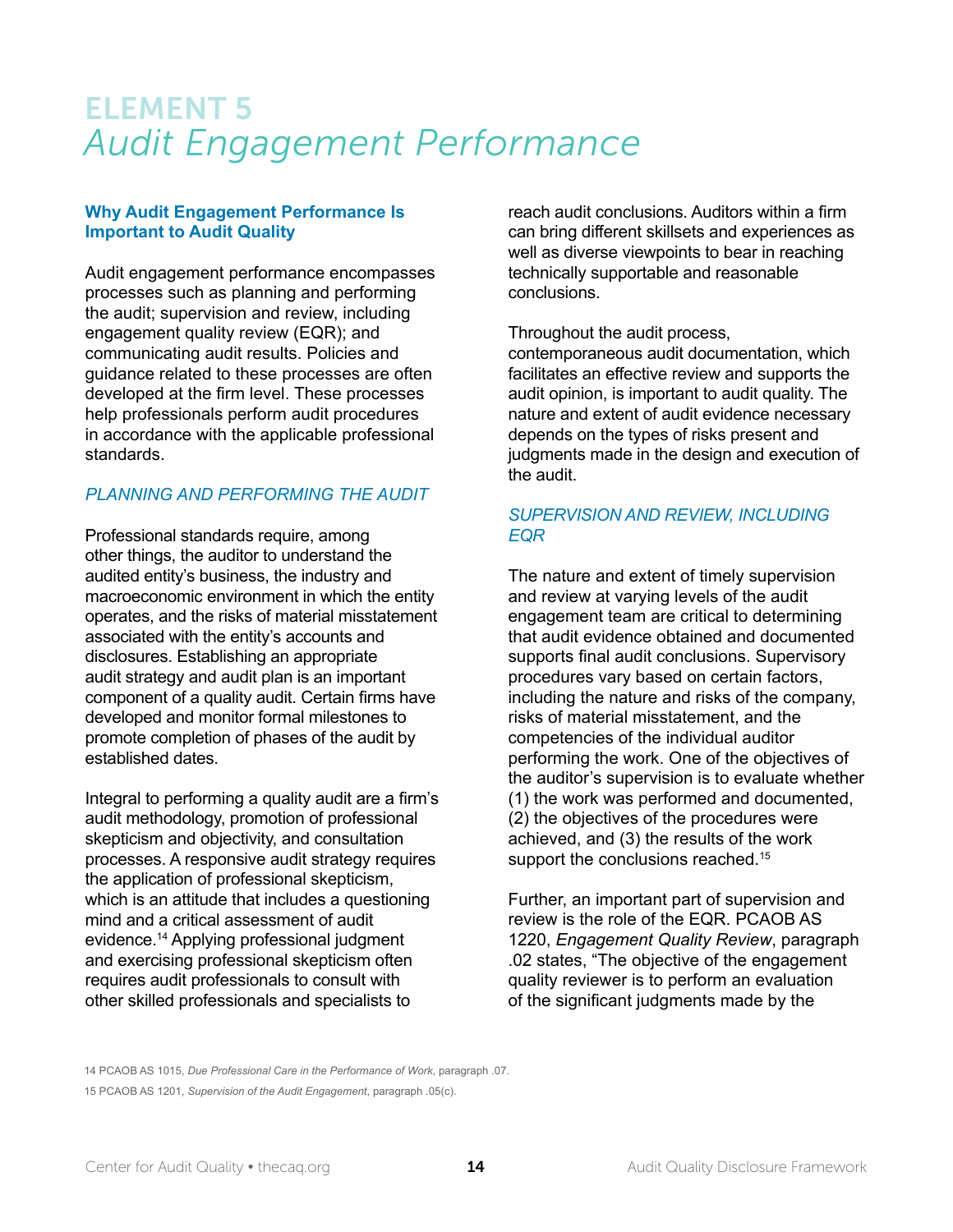engagement team and the related conclusions reached in forming the overall conclusion on the engagement and in preparing the engagement report, if a report is to be issued, in order to determine whether to provide concurring approval of issuance." The EQR is objective and does not make decisions on behalf of the engagement team or assume any of the responsibilities of the engagement team.16

### *COMMUNICATING AUDIT RESULTS*

Professional standards require certain communications, including audit reports and independence letters among others, with management, those charged with governance, and various other stakeholders. The effective and timely delivery of accurate and complete required communications is one component of effective engagement performance. These communications promote important dialogue that enhances audit quality.

### **Communicating about Audit Engagement Performance**

The following Points of Focus may assist firms in describing how **Audit Engagement Performance** contributes to audit quality in their firms. These Points of Focus are meant to be illustrative disclosures, and it is not intended that they be required or all-inclusive. Firms may want to consider other disclosures that may be relevant and meaningful. Providing appropriate context, qualitative disclosures, and quantitative measures may be helpful and enable stakeholders to better understand the specific Point of Focus. See the Exhibit for example Firm-Level AQIs and other qualitative information.

Consider describing the following Points of Focus:

#### *PLANNING AND PERFORMING THE AUDIT*

a. How the firm establishes, maintains, communicates, and updates its audit

methodology, including providing audit professionals with tools, templates, and guidance

- b. How the firm is designing and/or deploying tools and technologies to improve audit quality
- c. How the firm monitors timely identification of potential issues, the execution of timely audit procedures, and meeting formal milestones, if applicable
- d. How the firm's processes promote consistent and effective application of its methodology, including the exercise of professional skepticism and development and retention of sufficient audit documentation
- e. The firm's consultation policy and whether the firm requires consultations in certain situations

### *SUPERVISION AND REVIEW, INCLUDING EQR*

- a. The firm's policies with respect to supervision of professionals and review of audit work papers, including on-the-job training and coaching, use and oversight of specialists, shared service center(s), and other auditors in a group audit, as applicable, and how the firm monitors compliance with such policies
- b. Internal quality review procedures performed before report issuance that may supplement the engagement team's review and how these reviews contribute to audit quality
- c. The firm's EQR policies and how the firm monitors compliance with such policies

### *COMMUNICATING AUDIT RESULTS*

a. Applicable processes within the firm that contribute to high-quality audit deliverables

16 PCAOB AS 1220.07.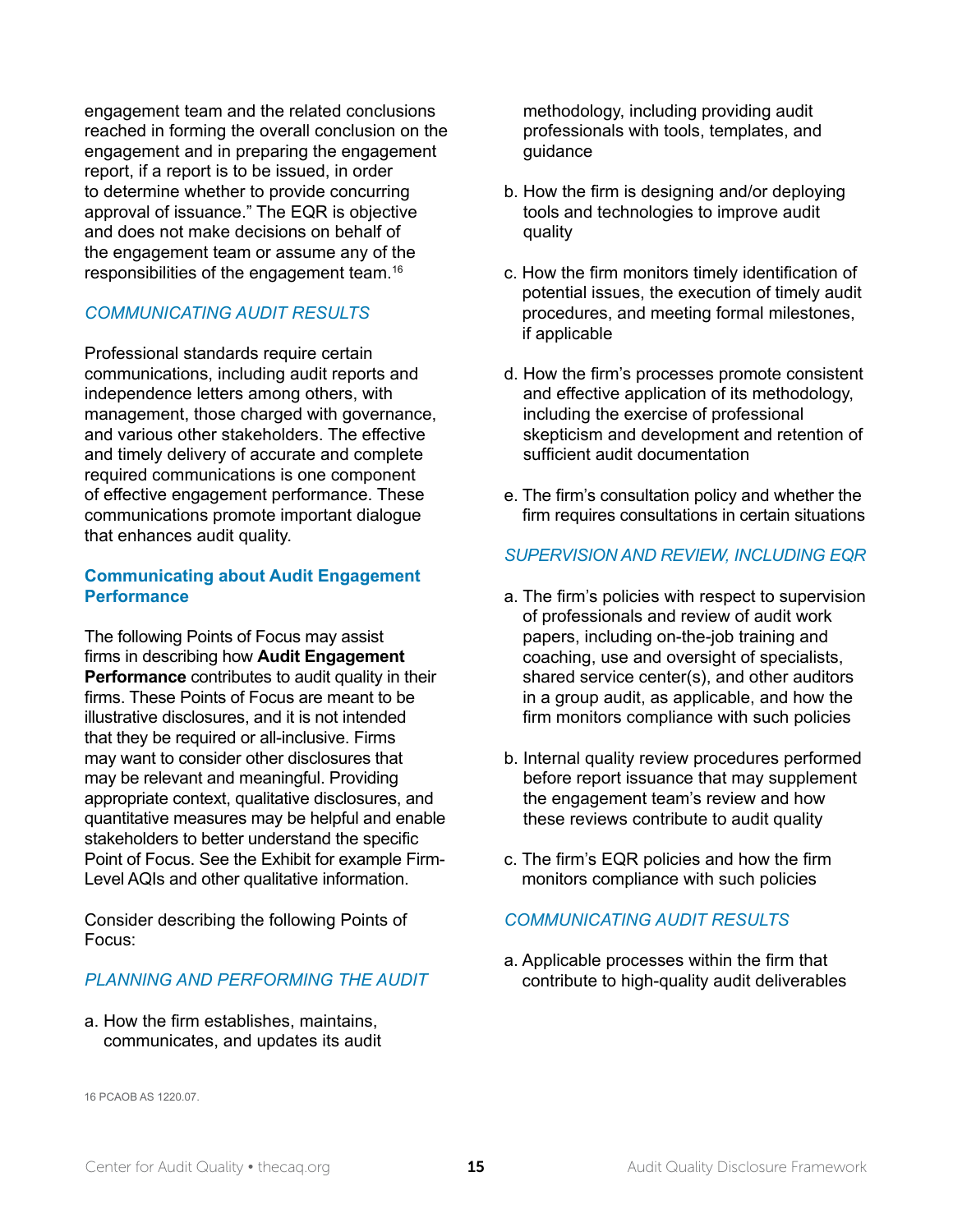### <span id="page-17-0"></span>ELEMENT 6 *Monitoring*

### **Why Monitoring Is Important to Audit Quality**

A firm is required to have a system of quality control and continually monitor the effectiveness of this system.<sup>17</sup> Monitoring activities are important to audit quality because they provide a firm with reasonable assurance that the policies and procedures relating to the system of quality control are suitably designed and are being effectively applied.<sup>18</sup> Monitoring procedures may include such procedures as inspections and root cause analysis. These processes are performed by qualified individuals who are not directly associated with the performance of the engagement. The nature and extent of monitoring procedures may vary given the nature and complexity of a firm's operations.

### **Communicating about Monitoring**

The following Points of Focus may assist firms in describing how **Monitoring** contributes to audit quality in their firms. These Points of Focus are meant to be illustrative disclosures, and it is not intended that they be required or all-inclusive. Firms may want to consider other disclosures that may be relevant and meaningful. Providing appropriate context, qualitative disclosures, and quantitative measures may be helpful and enable stakeholders to better understand the specific Point of Focus. See the Exhibit for example Firm-Level AQIs and other qualitative information.

Consider describing the following Points of Focus:

- a. The nature and/or extent of internal and external inspections and findings
- b. The processes used for evaluating the severity of inspection findings
- c. The processes used for determining causal effect of inspection findings (root cause analyses)
- d. The firm's process for identifying instances of higher audit quality and determining/ analyzing relevant contributing factors
- e. The firm's process for summarizing and evaluating engagement and other deficiencies to determine and evaluate systemic concerns and other quality control weaknesses
- f. The procedures the firm performs to assess the timeliness and effectiveness of remediation

17 See generally PCAOB QC 20.20 and PCAOB QC Section 30, *Monitoring a CPA Firm's Accounting and Auditing Practice* (QC 30), paragraph .02. 18 PCAOB QC 20.20.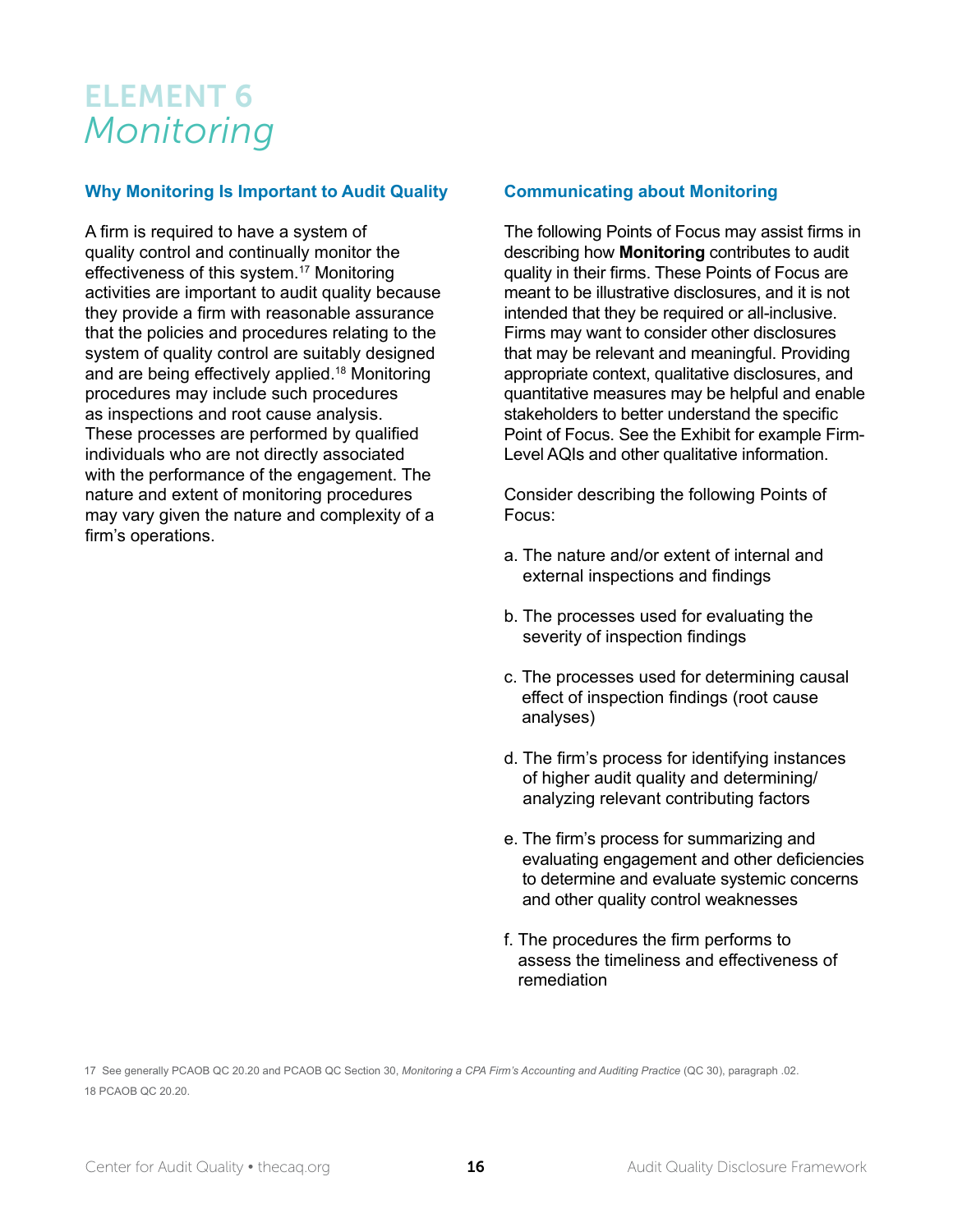## <span id="page-18-0"></span>Exhibit: Example Firm-Level AQIs and Other Qualitative Information

The following Exhibit includes certain Points of Focus described within the Framework with example Firm-Level AQIs and other qualitative information.<sup>19</sup> The listing includes illustrative disclosures and is not all-inclusive. It is important to provide context regarding how a Firm-Level AQI is used and disclose how a Firm-Level AQI is calculated.

| <b>Element</b>                                    | <b>Points of Focus</b>                                                                                                                                                                                      | <b>Example Firm-Level AQIs and</b><br><b>Other Qualitative Information</b>                                                         |
|---------------------------------------------------|-------------------------------------------------------------------------------------------------------------------------------------------------------------------------------------------------------------|------------------------------------------------------------------------------------------------------------------------------------|
| Leadership,<br>Culture,<br>and Firm<br>Governance | What audit quality means to the firm's<br>leadership, how those views are shared<br>throughout the organization, and how<br>the firm evaluates the effectiveness of its<br>messaging                        | Survey or focus group results related<br>to audit quality                                                                          |
|                                                   | The firm's governance and reporting<br>structure, including how the structure<br>contributes to an emphasis on audit quality<br>and is responsive to the auditor's important<br>role in the capital markets | Governing board (or equivalent)<br>composition, including diversity mix                                                            |
|                                                   |                                                                                                                                                                                                             | Biographies of key partners and<br>leaders responsible for overseeing<br>audit quality                                             |
|                                                   |                                                                                                                                                                                                             | The firm's reporting structure,<br>including to whom the leader of the<br>professional practice group (or similar<br>body) reports |
|                                                   |                                                                                                                                                                                                             | A description of committee(s)<br>responsible for overseeing audit<br>quality                                                       |
| Ethics and<br>Independence                        | The firm's processes for monitoring<br>compliance with independence<br>requirements at the individual, engagement,<br>and firm levels                                                                       | Percentage of professionals and/<br>or audit engagements chosen for<br>firm internal independence reviews<br>annually              |

19 Not all Elements are represented in this table.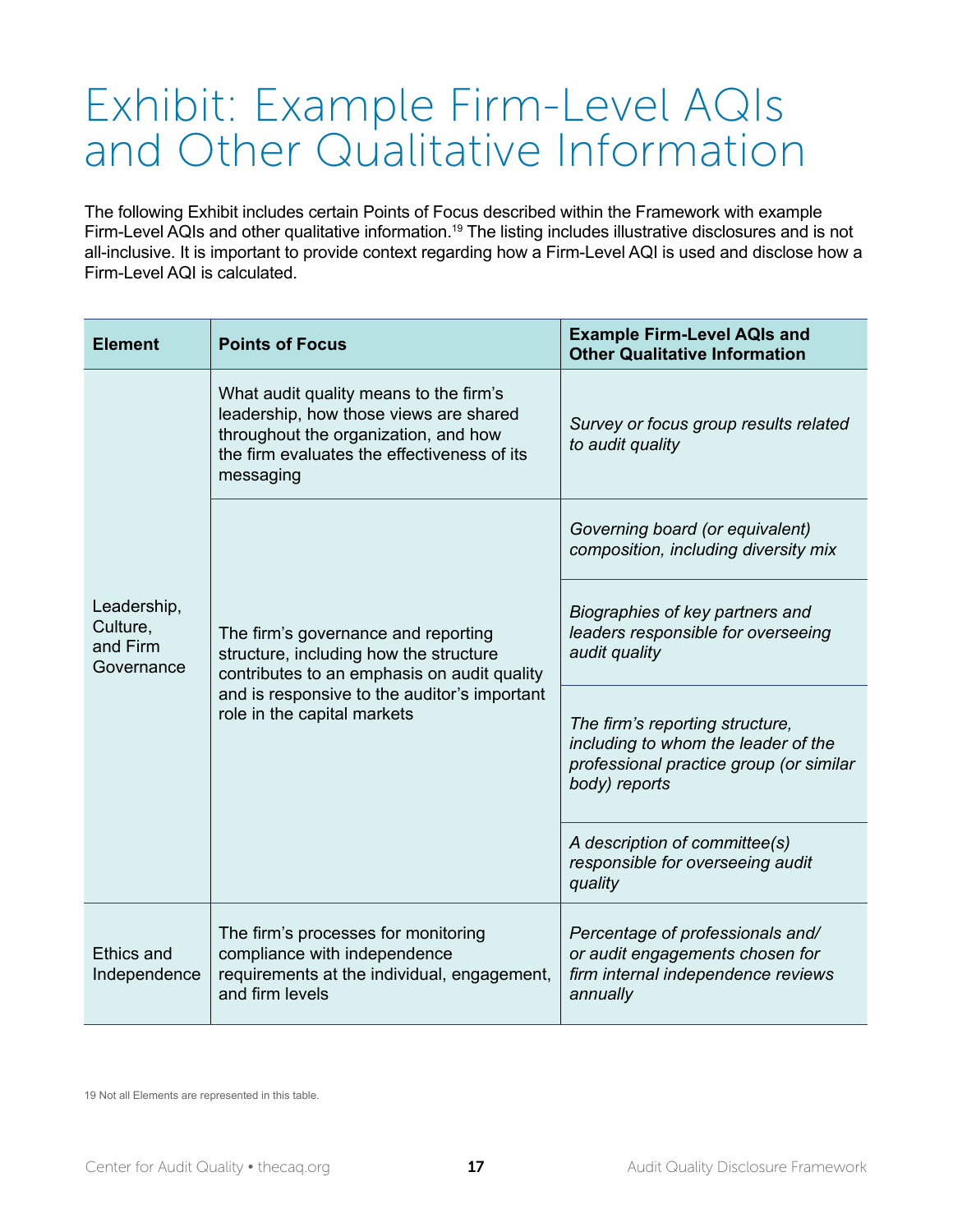## Exhibit (cont.)

| <b>Element</b>                   | <b>Points of Focus</b>                                                                                                                                                                                                                                                          | <b>Example Firm-Level AQIs and</b><br><b>Other Qualitative Information</b>                                                                                                                                         |
|----------------------------------|---------------------------------------------------------------------------------------------------------------------------------------------------------------------------------------------------------------------------------------------------------------------------------|--------------------------------------------------------------------------------------------------------------------------------------------------------------------------------------------------------------------|
| Engagement<br>Team<br>Management | The firm's approach to recruiting, hiring,<br>retaining, and promoting qualified<br>personnel, including personnel at shared<br>service center(s), if applicable, and how that<br>approach is related to audit quality and the<br>firm's system of quality control              | Average annual voluntary turnover<br>rate (expressed in percentages) by<br>staff level with insight into how the<br>firm monitors turnover                                                                         |
|                                  | How the firm's training is designed to<br>develop the appropriate proficiency in<br>new and existing professional standards<br>(including ethics and independence), the<br>firm's audit methodology, and such other<br>appropriate competencies as project<br>management skills | Average annual hours of continuing<br>professional education by level<br>compared with professional<br>requirements, including accounting,<br>auditing, industry-specific, and ethics<br>and independence training |
|                                  | Firm-level policies and procedures<br>designed to assign work to individuals<br>with the appropriate knowledge, skills,<br>and abilities to audit a particular company,<br>including industry expertise                                                                         | Average number of years in the<br>profession by staff level (across the<br>firm)                                                                                                                                   |
|                                  | Procedures to monitor appropriate workload<br>of partners and staff                                                                                                                                                                                                             | Leverage ratios of audit-related hours<br>for audit team members expressed<br>in percentages (e.g., partner to staff,<br>manager to staff), or percentage by<br>staff level compared with total audit<br>hours     |
|                                  |                                                                                                                                                                                                                                                                                 | Average hours worked in excess of<br>standard workweek by staff level                                                                                                                                              |
|                                  | If applicable, how the firm uses internal<br>and external specialists, shared service<br>center(s), and technical resources (e.g.,<br>national office or similar body) to promote<br>audit quality, including how the firm<br>provides sufficient resources to enable           | Percentage of total audit hours<br>performed by specialists (such as<br>information technology, tax, and<br>valuation)                                                                                             |
|                                  |                                                                                                                                                                                                                                                                                 | Percentage of total audit hours<br>performed by shared service center(s)                                                                                                                                           |
|                                  | appropriate consultation on accounting,<br>auditing, ethics, independence, and risk<br>management matters                                                                                                                                                                       | Ratio of partners serving in technical<br>support roles (e.g., national office or<br>similar body) to the number of audit<br>partners                                                                              |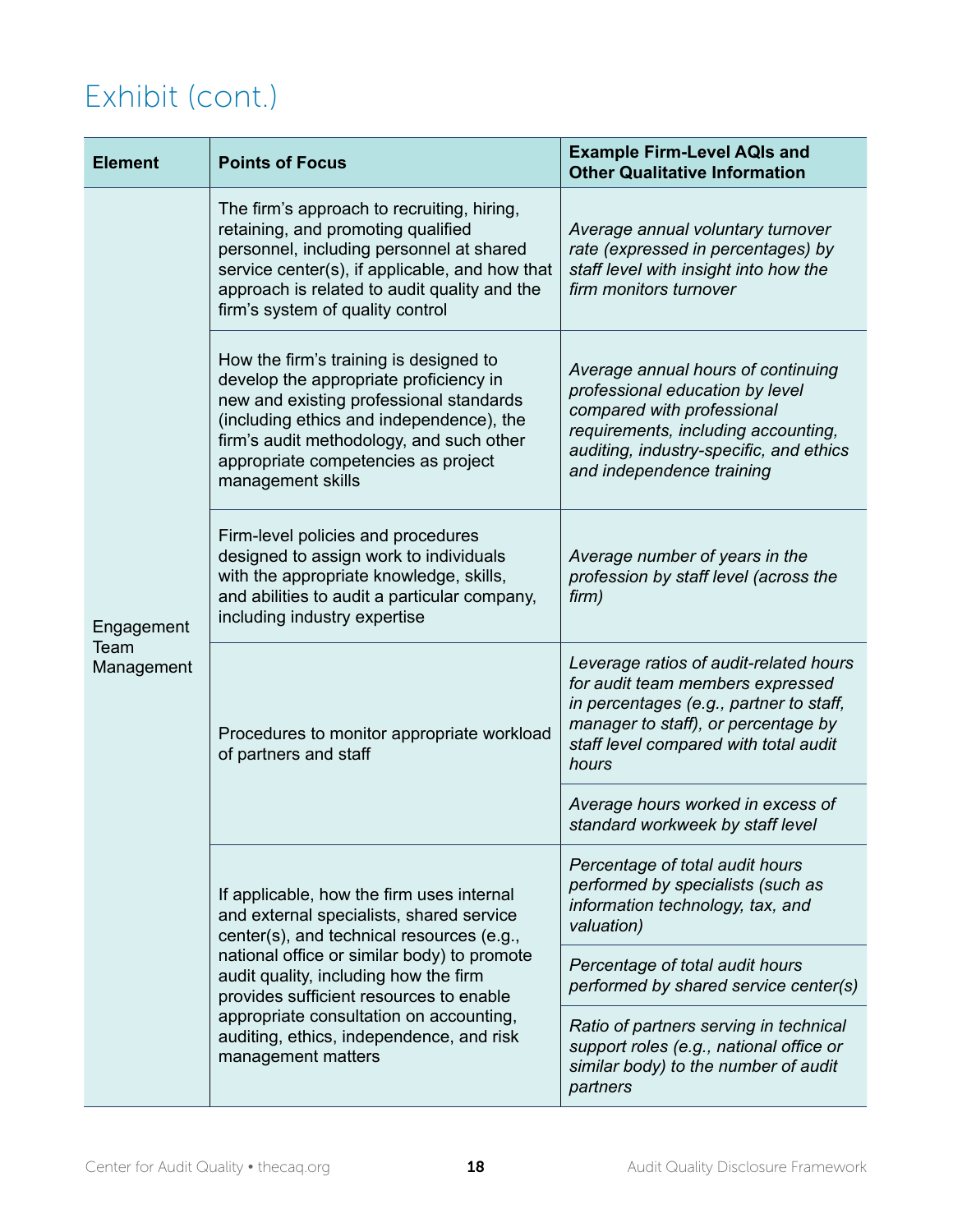## <span id="page-20-0"></span>Exhibit (cont.)

| <b>Element</b>                     | <b>Points of Focus</b>                                                                                                                                                             | <b>Example Firm-Level AQIs and</b><br><b>Other Qualitative Information</b>                                                                                                                                                                                        |
|------------------------------------|------------------------------------------------------------------------------------------------------------------------------------------------------------------------------------|-------------------------------------------------------------------------------------------------------------------------------------------------------------------------------------------------------------------------------------------------------------------|
| Audit<br>Engagement<br>Performance | How the firm is designing and/or deploying<br>tools and technologies to improve audit<br>quality                                                                                   | Percentage of audits using technology<br>tool (identify tool)                                                                                                                                                                                                     |
|                                    | The firm's consultation policy and whether<br>the firm requires consultations in certain<br>situations                                                                             | For an aggregation of all audits, the<br>average number of consultations<br>per audit engagement, total number<br>of consultations, and/or number of<br>consultations by type                                                                                     |
|                                    | Internal quality review procedures<br>performed before report issuance that may<br>supplement the engagement team's review<br>and how these reviews contribute to audit<br>quality | Total internal quality review hours<br>(before report issuance), internal<br>quality review hours (before report<br>issuance) as a percentage of<br>total audit hours, or number of<br>engagements subject to internal<br>quality review (before report issuance) |
| Monitoring                         | The nature and/or extent of internal and<br>external inspections and findings                                                                                                      | Number of engagements internally<br>and externally inspected on an annual<br>basis and number of audits with<br>inspection findings                                                                                                                               |
|                                    |                                                                                                                                                                                    | Number and percentage of<br>restatements of financial statements<br>and trends by type of restatement and<br>by industry                                                                                                                                          |
|                                    |                                                                                                                                                                                    | Number and percentage of withdrawal<br>of previously issued internal control<br>over financial reporting reports and<br>trends by type of material weakness                                                                                                       |

## Conclusion

The CAQ believes that increased transparency of firm-level processes and AQIs can promote trust in and understanding of the audit process. We hope this Framework is a helpful tool to promote such transparency, and we look forward to continuing the conversation with stakeholders on this important topic.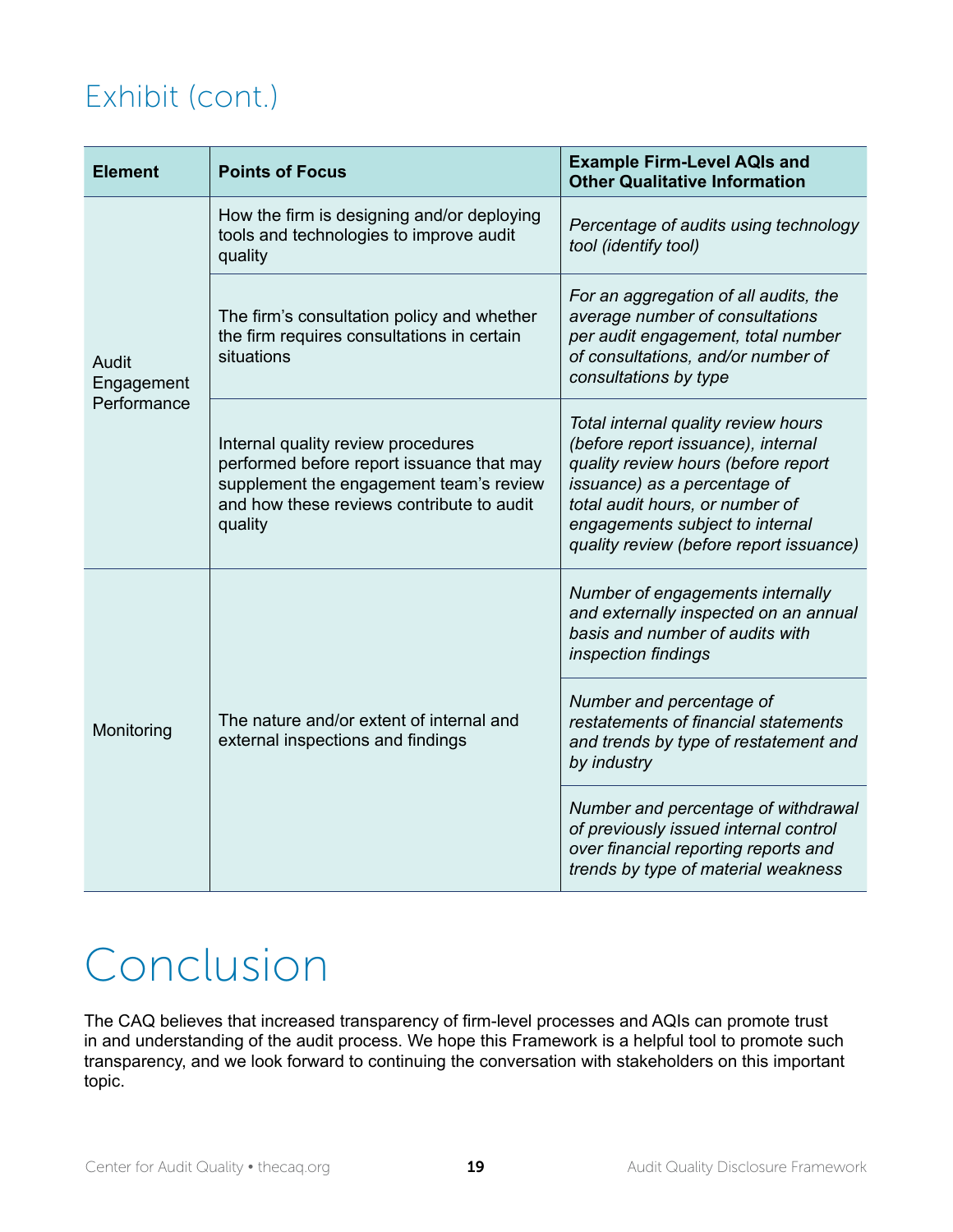## <span id="page-21-0"></span>Resources

- 1. Canadian Public Accountability Board (CPAB): *[Audit Committee Guide to Audit Quality Indicators](https://www.cpacanada.ca/en/business-and-accounting-resources/audit-and-assurance/enhancing-audit-quality/publications/guide-to-audit-quality-indicators)* (June 2018)
- 2. CPAB: *[Audit Quality Indicators: Final Report on CPAB's AQI Pilot Project](http://cpab-ccrc.ca/Documents/Topics/Audit Quality Indicators/AQI Final Report EN.pdf)* (June 2018)
- 3. Federation of European Accountants: *[Overview of Audit Quality Indicators Initiatives](https://www.accountancyeurope.eu/wp-content/uploads/1607_Update_of_Overview_of_AQIs.pdf)* (July 2016)
- 4. CAQ: *[Audit Quality Indicators: The Journey and Path Ahead](http://www.thecaq.org/audit-quality-indicators-journey-and-path-ahead)* (January 2016)
- 5. The Accounting and Corporate Regulatory Authority of Singapore (ACRA): *[Guidance to Audit](https://www.acra.gov.sg/uploadedFiles/Content/Publications/Guides/AQI_Guidance to AC online_FINAL.PDF)  [Committees on ACRA's Audit Quality Indicators Disclosure Framework](https://www.acra.gov.sg/uploadedFiles/Content/Publications/Guides/AQI_Guidance to AC online_FINAL.PDF)* (October 2015)
- 6. PCAOB: *[Concept Release on Audit Quality Indicators](https://pcaobus.org/Rulemaking/Docket 041/Release_2015_005.pdf)* (July 2015)
- 7. CAQ: *[CAQ Approach to Audit Quality Indicators](https://www.thecaq.org/caq-approach-audit-quality-indicators)* (April 2014)
- 8. The International Auditing and Assurance Standards Board: *[A Framework for Audit Quality: Key](https://www.ifac.org/publications-resources/framework-audit-quality-key-elements-create-environment-audit-quality)  [Elements that Create an Environment for Audit Quality](https://www.ifac.org/publications-resources/framework-audit-quality-key-elements-create-environment-audit-quality)* (February 2014)
- 9. CAQ: *[Resource on Audit Quality Reporting](https://www.thecaq.org/resource-audit-quality-reporting)* (August 2013)

WE WANT TO HEAR FROM YOU

So that we can provide resources that are informative and best address the needs of our stakeholders, we would appreciate your response to three, short questions.

[SHARE FEEDBACK](https://thecaq.qualtrics.com/jfe/form/SV_7TVXT31lGPpozZ3)

**Survey URL: [https://thecaq.qualtrics.com/jfe/form/SV\\_7TVXT31lGPpozZ3](https://thecaq.qualtrics.com/jfe/form/SV_7TVXT31lGPpozZ3)**

## About the Center for Audit Quality

The Center for Audit Quality (CAQ) is an autonomous public policy organization dedicated to enhancing investor confidence and public trust in the global capital markets. The CAQ fosters high-quality performance by public company auditors; convenes and collaborates with other stakeholders to advance the discussion of critical issues that require action and intervention; and advocates policies and standards that promote public company auditors' objectivity, effectiveness, and responsiveness to dynamic market conditions. Based in Washington, DC, the CAQ is affiliated with the American Institute of CPAs.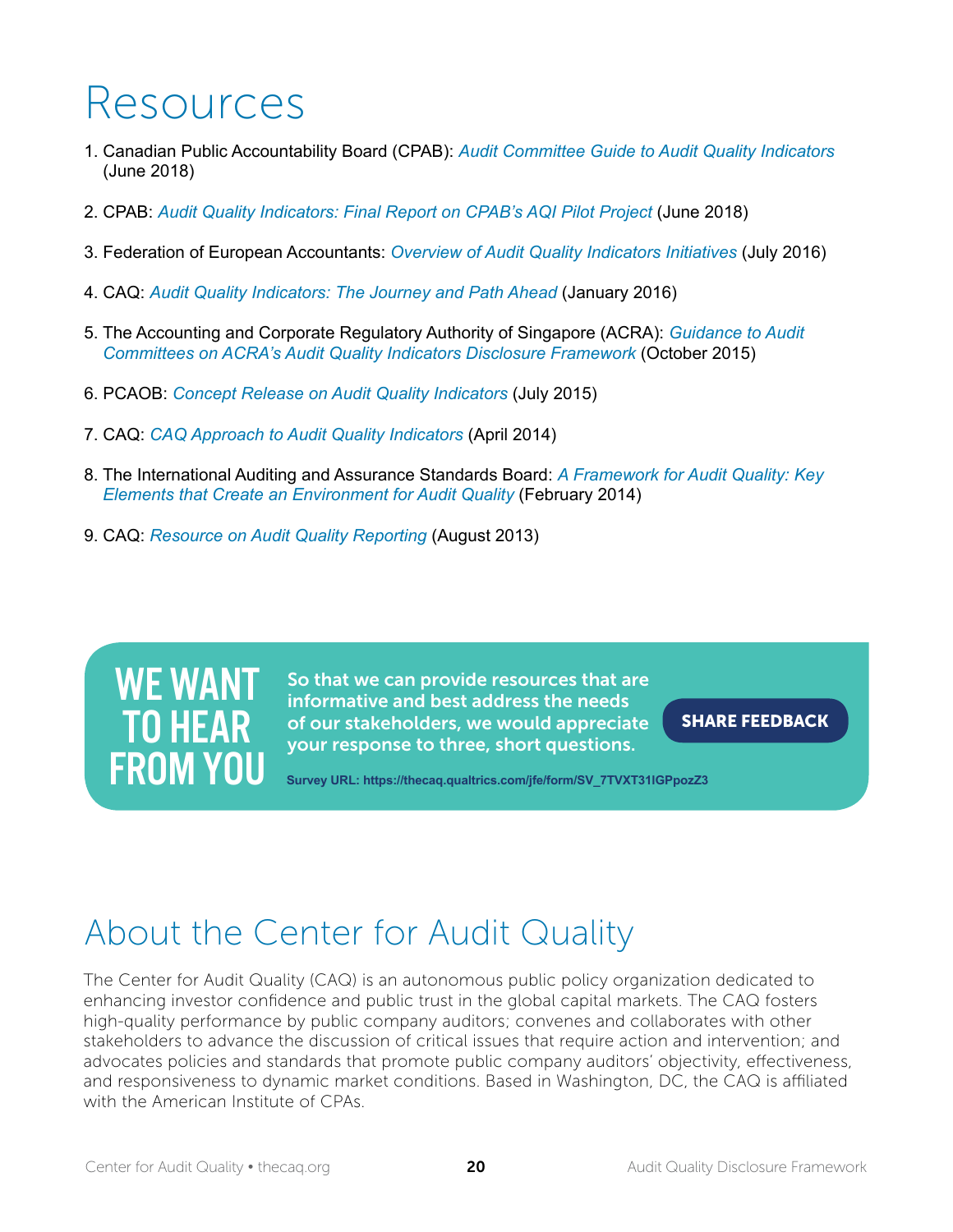$\frac{\partial \phi}{\partial \alpha} \left| \vec{r} \right|_{\alpha = 1}$ 

 $\circ$